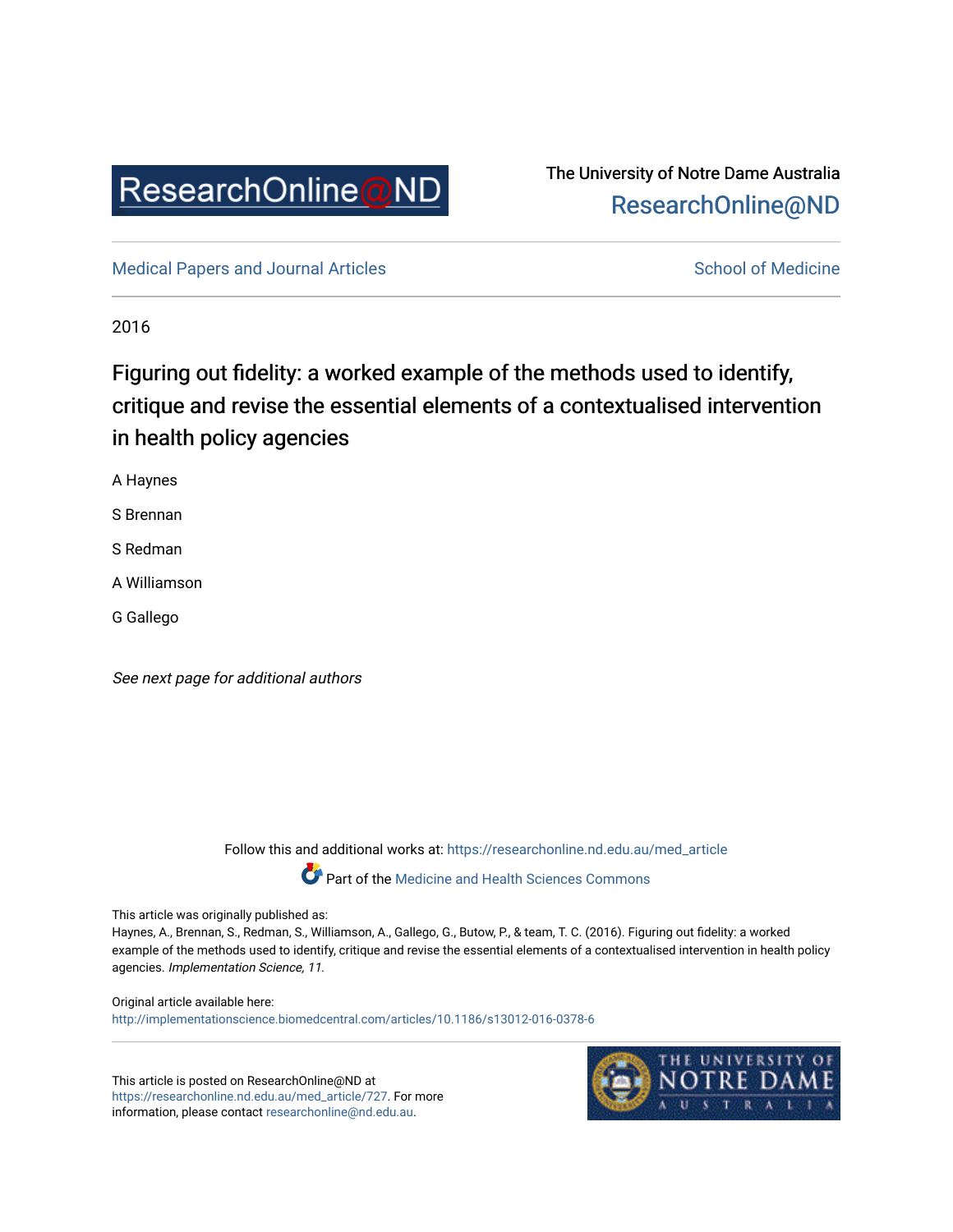# Authors

A Haynes, S Brennan, S Redman, A Williamson, G Gallego, P Butow, and The CIPHER team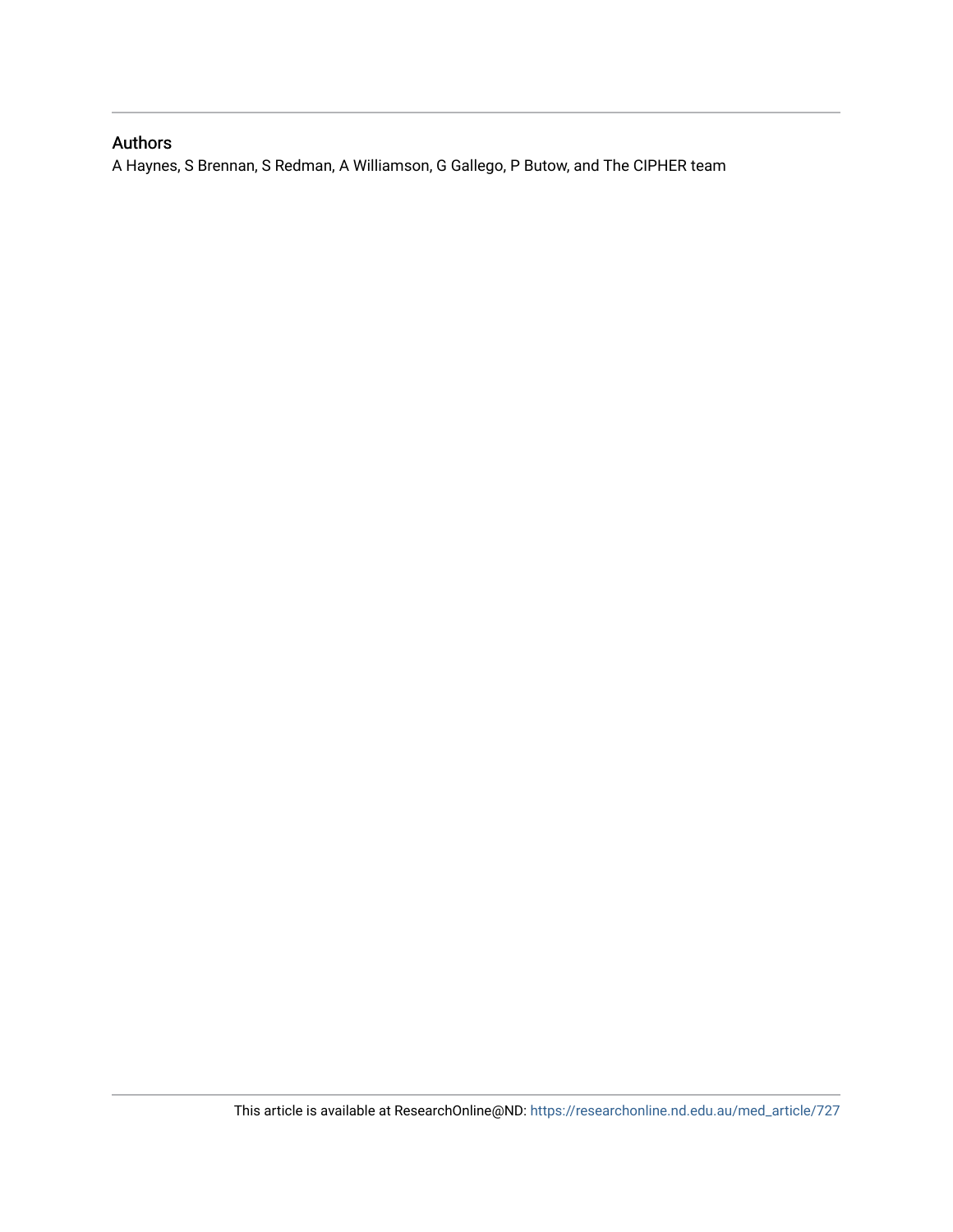This article was originally published at: <http://implementationscience.biomedcentral.com/articles/10.1186/s13012-016-0378-6>

Haynes, A., Brennan, S., Redman, S., Williamson, A., Gallego, G., Butow, P., and The CIPHER team (2016) Figuring out fidelity: a worked example of the methods used to identify, critique and revise the essential elements of a contexturalised intervention in health policy agencies. *Implementation Science, 11*. doi:10.1080/2331186X.2016.1160525

No changes have been made to the original article.

This article is an open access article distributed under the terms and conditions of the Creative Commons 4.0 International License (CC-BY-4.0) htt[ps://creativecommons.org/licenses/by/4.0/](https://creativecommons.org/licenses/by/4.0/)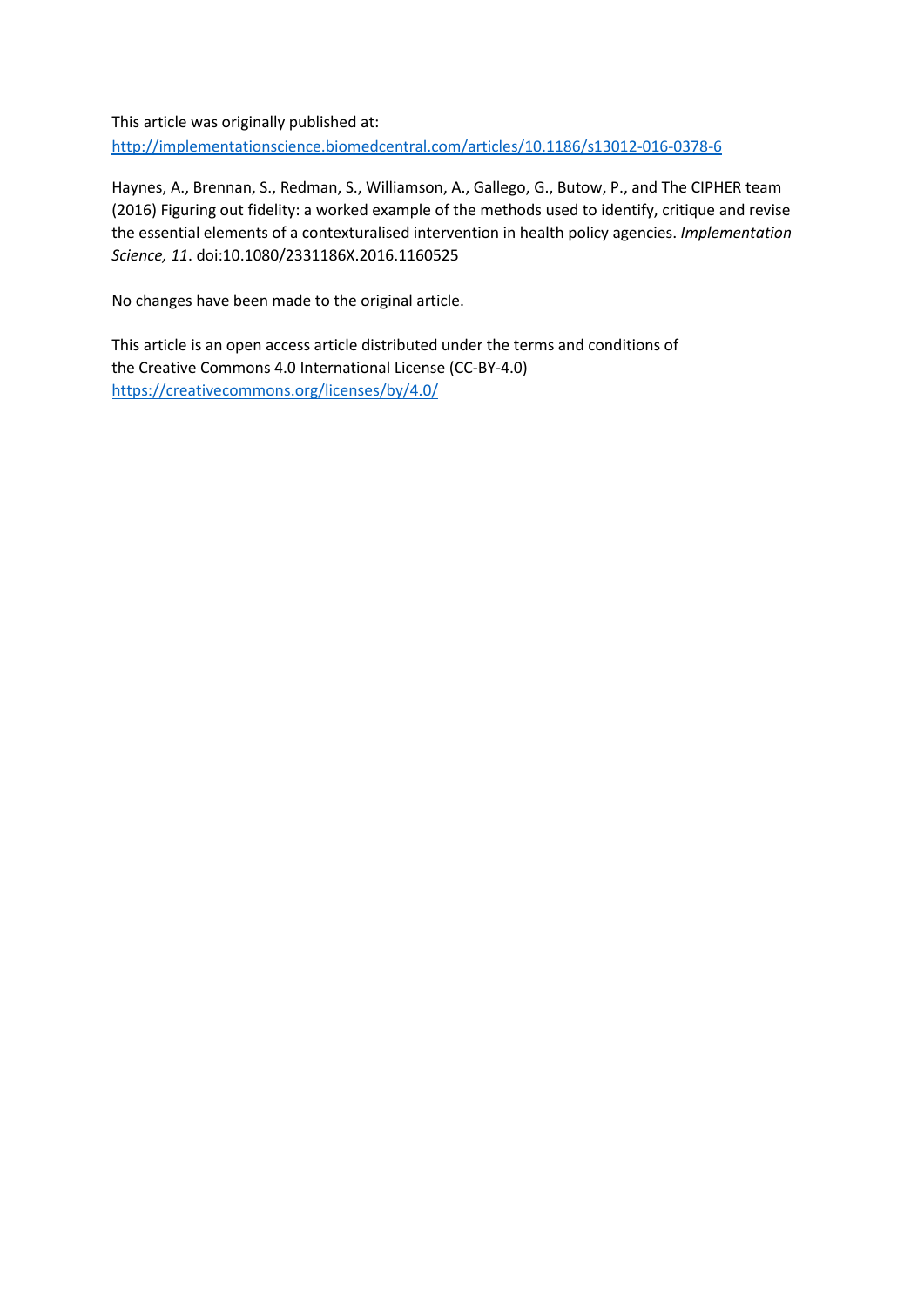METHODOLOGY CONTROL CONTROL CONTROL CONTROL CONTROL CONTROL CONTROL CONTROL CONTROL CONTROL CONTROL CONTROL CO

**Implementation Science** 



# Figuring out fidelity: a worked example of the methods used to identify, critique and revise the essential elements of a contextualised intervention in health policy agencies

Abby Haynes<sup>1[,](http://orcid.org/0000-0001-5703-5683)2\*</sup>®, Sue Brennan<sup>3</sup>, Sally Redman<sup>1</sup>, Anna Williamson<sup>1</sup>, Gisselle Gallego<sup>4,5</sup>, Phyllis Butow<sup>6</sup> and The CIPHER team

## Abstract

**Background:** In this paper, we identify and respond to the fidelity assessment challenges posed by novel contextualised interventions (i.e. interventions that are informed by composite social and psychological theories and which incorporate standardised and flexible components in order to maximise effectiveness in complex settings).

We (a) describe the difficulties of, and propose a method for, identifying the essential elements of a contextualised intervention; (b) provide a worked example of an approach for critiquing the validity of putative essential elements; and (c) demonstrate how essential elements can be refined during a trial without compromising the fidelity assessment. We used an exploratory test-and-refine process, drawing on empirical evidence from the process evaluation of Supporting Policy In health with Research: an Intervention Trial (SPIRIT). Mixed methods data was triangulated to identify, critique and revise how the intervention's essential elements should be articulated and scored.

Results: Over 50 provisional elements were refined to a final list of 20 and the scoring rationalised. Six (often overlapping) challenges to the validity of the essential elements were identified. They were (1) redundant—the element was not essential; (2) poorly articulated—unclear, too specific or not specific enough; (3) infeasible—it was not possible to implement the essential element as intended; (4) ineffective—the element did not effectively deliver the change principles; (5) paradoxical—counteracting vital goals or change principles; or (6) absent or suboptimal—additional or more effective ways of operationalising the theory were identified. We also identified potentially valuable 'prohibited' elements that could be used to help reduce threats to validity.

Conclusions: We devised a method for critiquing the construct validity of our intervention's essential elements and modifying how they were articulated and measured, while simultaneously using them as fidelity indicators. This process could be used or adapted for other contextualised interventions, taking evaluators closer to making theoretically and contextually sensitive decisions upon which to base fidelity assessments.

Keywords: Fidelity, Essential elements, Flexibility, Process evaluation, Intervention theory

<sup>2</sup>School of Public Health, University of Sydney, Edward Ford Building (A27), Fisher Road, Sydney, NSW 2006, Australia

Full list of author information is available at the end of the article



© 2016 Haynes et al. Open Access This article is distributed under the terms of the Creative Commons Attribution 4.0 International License [\(http://creativecommons.org/licenses/by/4.0/](http://creativecommons.org/licenses/by/4.0/)), which permits unrestricted use, distribution, and reproduction in any medium, provided you give appropriate credit to the original author(s) and the source, provide a link to the Creative Commons license, and indicate if changes were made. The Creative Commons Public Domain Dedication waiver [\(http://creativecommons.org/publicdomain/zero/1.0/](http://creativecommons.org/publicdomain/zero/1.0/)) applies to the data made available in this article, unless otherwise stated.

<sup>\*</sup> Correspondence: [abby.haynes@saxinstitute.org.au](mailto:abby.haynes@saxinstitute.org.au) <sup>1</sup>

<sup>&</sup>lt;sup>1</sup> Sax Institute, Level 13 Building 10, 235 Jones Street, Ultimo, NSW 2007, Australia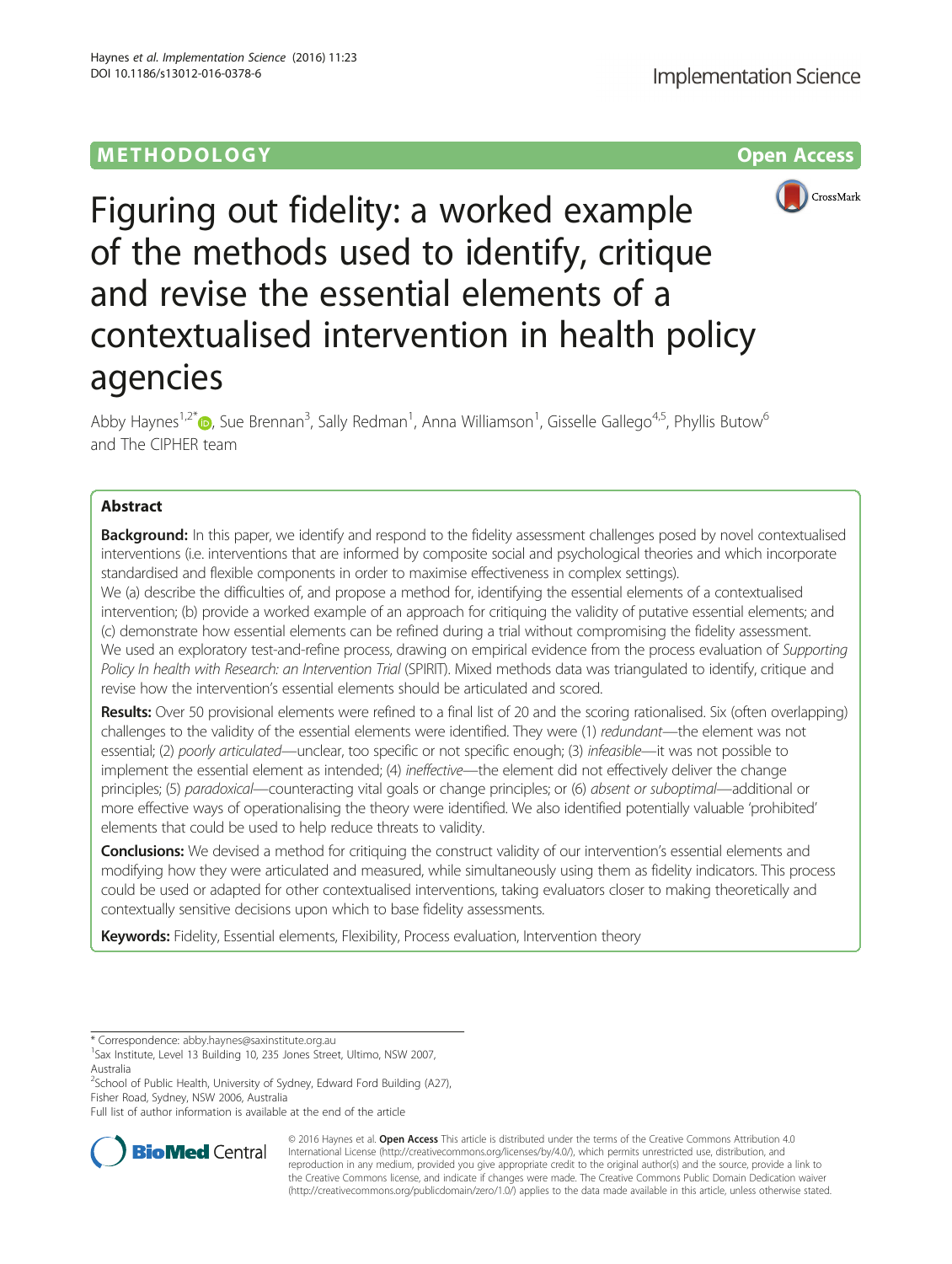#### Background

The process evaluation literature frequently characterises interventions as a 'black box' meaning that little is known about how they function, including the hypotheses that underpin their design [[1](#page-18-0)–[3](#page-19-0)]. Process evaluation shines a light in this box by investigating 'how and why' questions about the intervention's implementation, change mechanisms and contextual interactions [[4](#page-19-0)].

Fidelity assessment is a fundamental part of process evaluation. Its purpose is to ascertain 'the degree to which an intervention or procedure is delivered as intended' ([[5\]](#page-19-0): 407). This is achieved by operationalising the intervention theory and monitoring the consistency and congruence with which it is implemented [[6](#page-19-0)–[9\]](#page-19-0). In order to determine if the delivery was 'as intended' two areas of assessment should be considered: implementation fidelity and theoretical fidelity. Implementation fidelity tells us to what extent the intervention-asdelivered matched the intervention-as-planned. The assessment focuses on measurable or codifiable dimensions such as how intervention providers were recruited and trained, what proportions of targeted people were reached, the amount of exposure participants had to intervention activities (intervention intensity) and the consistency with which the intervention components were delivered in each setting [[10\]](#page-19-0). This is a comparative enquiry that identifies variation between desired and actual activities, between participant sites and over the duration of the intervention. Implementation fidelity assessment is vital for understanding the intervention's variation [\[9](#page-19-0), [11\]](#page-19-0), determining its feasibility [\[6](#page-19-0), [12\]](#page-19-0) and determining whether an ineffective intervention was due to poor implementation or flawed design [[3, 12](#page-19-0)–[15](#page-19-0)].

Theoretical fidelity tells us the extent to which the intervention-as-delivered was congruent with the intervention theory (the logic and hypotheses that underpin the intervention design [\[16](#page-19-0)–[18\]](#page-19-0)). This intervention theory is operationalised in the form of 'essential elements': manifestations of the theory—the 'active ingredients' which must be implemented if the intervention is to be effective [\[2](#page-19-0), [6\]](#page-19-0). The assessment uses the intervention's essential elements as indicators for a formative enquiry that makes judgements about the validity of the intervention design in practice. This helps us determine how the intervention worked or why it did not [[17](#page-19-0)–[19](#page-19-0)]. As the new UK Medical Research Council guidance for process evaluation states,

It may never be possible to fully understand how variations in delivery affect outcomes, given that adaptations do not occur at random, and will be confounded by factors promoting or inhibiting intervention effects. A strong understanding of the theory of the intervention is a prerequisite for

meaningful assessment of implementation, focused not just on the mechanics of delivery, but whether [the] intervention remained consistent with its underlying *theory* ([\[4](#page-19-0)]: 41).

Ensuring theoretical fidelity is vital for assessing the program theory [\[14](#page-19-0)], predicting outcomes [\[9, 20](#page-19-0), [21](#page-19-0)], translating and adapting interventions for other contexts [[12, 19, 22\]](#page-19-0), further developing the intervention's evidence base [\[9](#page-19-0), [23](#page-19-0)] and enabling 'streamlining' that may reduce burden and cost [[6, 24\]](#page-19-0). In trials of complex interventions, fidelity assessment supports interpretation of intervention outcomes ensuring that observed effects (or lack thereof) can be linked to implementation of the intervention. More positive outcomes have been observed when interventions are delivered with high implementation and theoretical fidelity [\[9](#page-19-0), [12](#page-19-0), [18\]](#page-19-0), including in flexible interventions providing that adaptations are locally and culturally appropriate and are congruent with the program theory [[11](#page-19-0), [25](#page-19-0)–[28](#page-19-0)].

The concept of assessing fidelity as part of intervention evaluation originates from psychotherapeutic programs. The aim of fidelity assessment in this context is to ensure prescribed treatments are delivered with minimal variation [[15](#page-19-0), [21\]](#page-19-0) and adhere to the behaviourchange theory that informed their design. This approach has proliferated within implementation science and is now used for a range of interventions designed to change professional practice in health care. There is increasing formalisation of the theory that underpins these interventions and their essential elements, leading to testable theoretical frameworks and taxonomies of standardised techniques that support replicability and evidence synthesis across studies, e.g. [\[29, 30\]](#page-19-0).

However, this approach cannot be used for all intervention trials. Indeed, its proponents do not suggest that methods designed to assess the fidelity of 'clinical actions performed by healthcare workers in the process of delivering healthcare' [\[30](#page-19-0)] should necessarily be more widely applied [\[31](#page-19-0)]. Two aspects in particular pose problems for translation: (i) the focus on individual behavioural change and (ii) the specificity with which the theory is operationalised. The former is problematic because the best-developed methods of fidelity assessment identify essential elements from a taxonomy of techniques derived from individual behaviour-change theory [[29, 32\]](#page-19-0). No equivalent exists for interventions informed by broader social science theories that target complex interactive, organisational and system level properties [[10, 33, 34\]](#page-19-0). The latter is problematic because it is too restrictive for assessing the fidelity of flexible interventions designed to allow local adaptation in order to increase their relevance and applicability [\[35](#page-19-0)–[37\]](#page-19-0). Nor does it capture how interventions respond reflexively to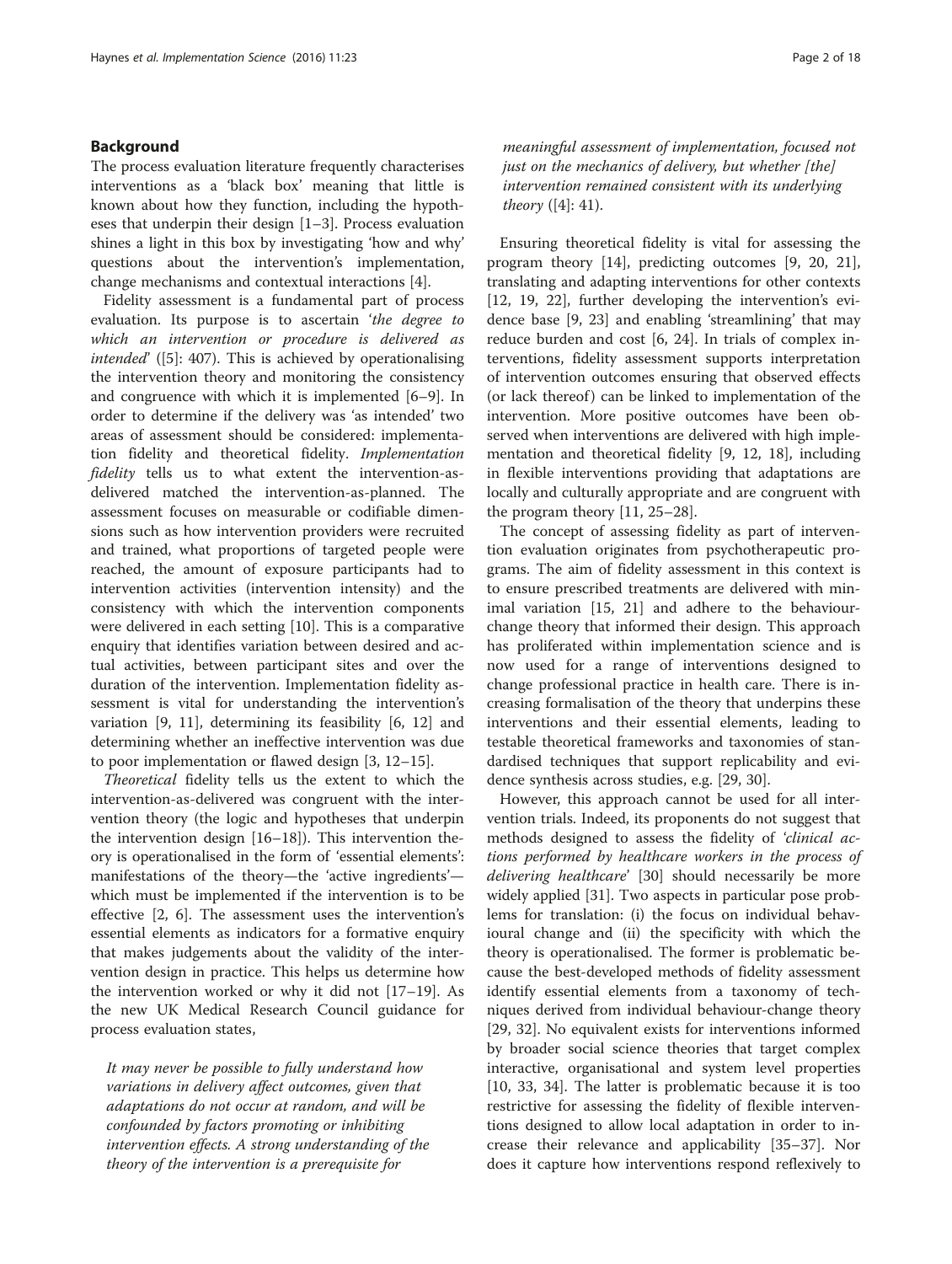unique characteristics and unpredictable reactions in their settings [\[38\]](#page-19-0). This fidelity/adaptation dilemma [[22](#page-19-0)] is particularly pertinent for interventions based on composite theory that are designed for dynamic real world systems in which it is necessary to balance standardisation of both form and content with responsivity to context. Indeed, resolving the fidelity/adaptation dilemma in these contextualised interventions is one of the most important challenges for evaluation [[39\]](#page-19-0). (For clarity, we use the term contextualised intervention rather than complex intervention in this paper as complex interventions are most commonly defined in relation to structural design rather than their theoretical or contextual characteristics [[40\]](#page-19-0).)

A growing body of literature documenting the evaluation of contextualised large-scale interventions attempts to tackle the challenges of composite theory, flexibility and responsivity to context. These interventions include those informed by ecological, complexity, empowerment and realist perspectives, and those tailored by local providers or developed participatively, e.g. [[35, 41](#page-19-0)–[48](#page-20-0)]. However, while many studies link their intervention's essential elements to theory, they seldom report sufficient detail for others to see how that theory was translated into specific intervention techniques (rather than other techniques or variants that might be equally well supported by the theory). Moreover, some assume prior knowledge of the form that the intervention and its underlying theory will ultimately take, failing to acknowledge that an intervention's so-called essential elements may function as conditional elements: contingent on the interaction between intervention techniques, heterogeneous participants and contextual characteristics [\[49](#page-20-0)–[52\]](#page-20-0). Consequently, the intervention designers may be obliged to make countless incremental adjustments to the techniques and the theory that underpins them while the trial is in progress; thus, 'By the end of the program, the designers' operating theory may look quite different from the theory with which they started' [[53\]](#page-20-0). Intervention studies targeted at community populations such as cultural groups often highlight the contingent validity of program theory and why it should be critiqued, (re)operationalised and potentially rejected, depending on local needs and conditions, e.g. [\[27,](#page-19-0) [48, 54](#page-20-0)], but this is often lacking in organisational level studies [[51](#page-20-0)]. So few trials conducted in policy organisations have been reported that, currently, our knowledge of how intervention strategies may interact with variations in these environments is little more than speculative.

Despite widespread agreement that all intervention trials should document the extent to which their essential elements were delivered [[6](#page-19-0), [12](#page-19-0), [36](#page-19-0)], no universal methodology exists for identifying or measuring essential elements [[8](#page-19-0)–[10](#page-19-0), [55](#page-20-0)] and, for interventions with composite

theory, there is sparse guidance for ensuring putative essential elements are valid indicators of the underpinning theory [[9, 20](#page-19-0), [38,](#page-19-0) [55](#page-20-0)]. So how should we determine which elements of an intervention are genuinely essential and which can be adapted without impairing effectiveness? Calls for greater attention to these questions are widespread, coming from multiple sectors in health [[5, 6, 13](#page-19-0), [17](#page-19-0), [23](#page-19-0), [38](#page-19-0), [56](#page-20-0), [57](#page-20-0)], education [[19](#page-19-0), [55](#page-20-0), [58](#page-20-0)] and community development [\[11, 20](#page-19-0), [35](#page-19-0), [59\]](#page-20-0).

#### How are essential elements identified?

When based on previous studies, intervention designers can identify essential elements from analysis of earlier interventions or operationalise them using exemplary models that have established effectiveness [[9, 10, 12](#page-19-0)]. Theoretically informed standardised behaviour-change techniques are in development, but these are currently limited to interventions founded on psychological theories [\[30\]](#page-19-0). When designing and evaluating novel contextualised interventions, designers can either articulate the essential elements themselves or consult with expert colleagues [\[8](#page-19-0), [9](#page-19-0), [19](#page-19-0), [56\]](#page-20-0). Many evaluations tackle this post hoc, piecing together the essential elements via discussion with the designers and/or by reviewing intervention materials [[12, 19,](#page-19-0) [55\]](#page-20-0).

The design of interventions in trials is often founded on an amalgam of hypotheses that attempt to take account of inter-related theoretical, contextual and pragmatic factors. These include formal and substantive theories; hunches based on professional experience; and considerations such as study resources, demands on participants, existing practice and infrastructure constraints. The intervention's essential elements are representations of these composite working hypotheses [\[55](#page-20-0)]. Thus, essential elements are not extant change agents waiting to be discovered; rather, they are ways of putting working theories into practice in particular circumstances, chosen as the 'best bet' from many potential candidates [[7\]](#page-19-0). It is not surprising, therefore, that newly developed essential elements for all types of intervention need to be assessed in situ to determine the extent to which they capture and truly deliver the intervention theory in the context of messy real world delivery [[17\]](#page-19-0).

#### How specific should essential elements be?

The degree to which essential elements are specified must align with the level of flexibility in the intervention design. Minimally specified essential elements are appropriate for highly flexible interventions because they can be interpreted for different contexts [\[34](#page-19-0), [60, 61\]](#page-20-0). These essential elements tend to be expressed as principles, goals or functions (rather than specific techniques or formats) as these provide scope for diverse implementation strategies. Fidelity rests on the extent to which the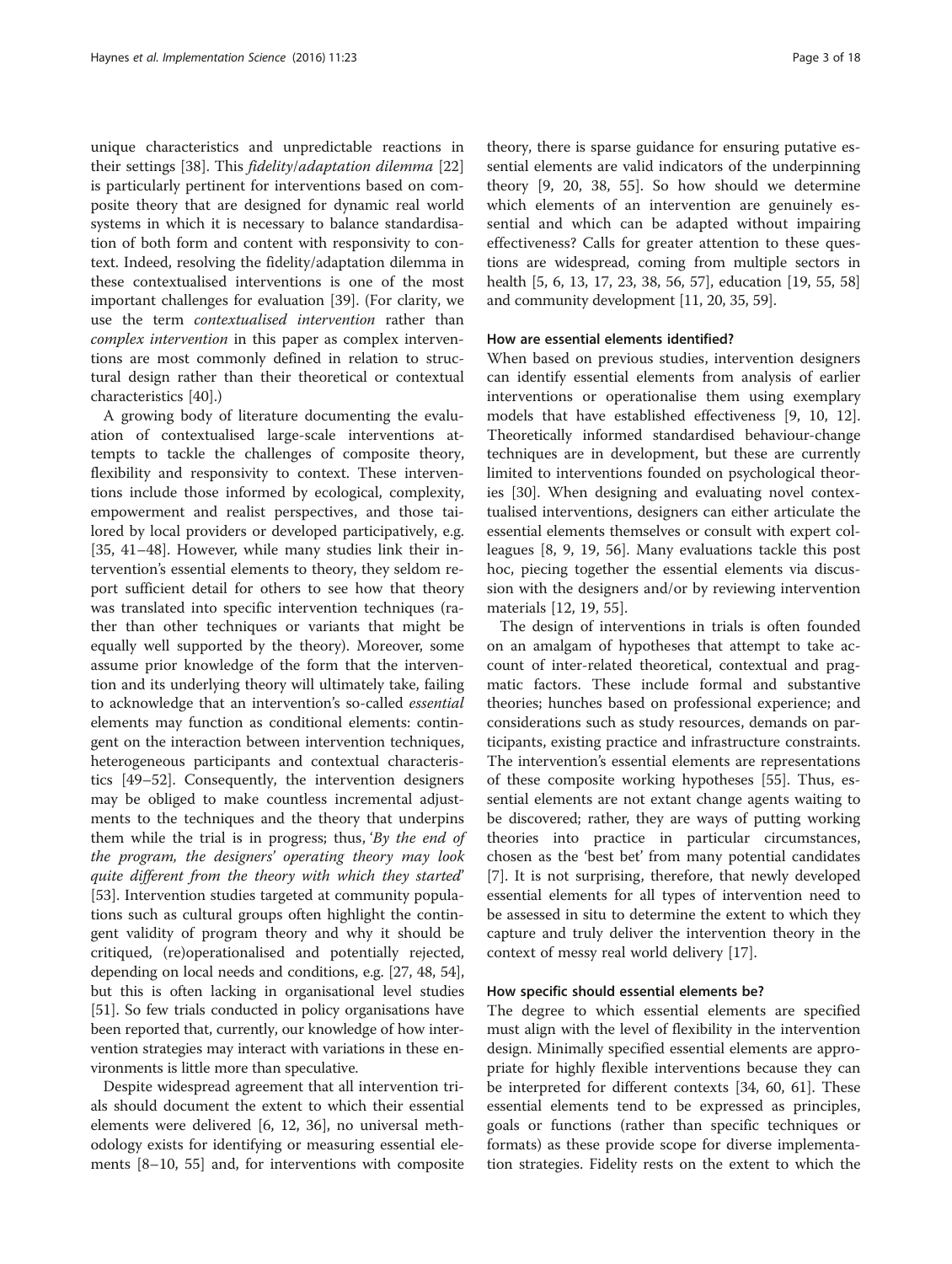resulting strategies align with the principles, goals and/ or functions (see [[59](#page-20-0)] for examples) [\[33](#page-19-0), [62\]](#page-20-0). Equal emphasis should be placed on how discretionary elements were tailored and with what process effects [[33,](#page-19-0) [59\]](#page-20-0).

Where the intervention combines standardised and flexible components, an appropriate balance must be found. Essential elements that are too tightly specified oblige providers to adhere to prescriptive scripts and techniques which may be suboptimal or entirely inappropriate in different contexts and circumstances [[27](#page-19-0), [35,](#page-19-0) [62\]](#page-20-0), whereas minimally specified essential elements may not provide sufficient concrete guidance for developing or monitoring the core intervention activities [\[21](#page-19-0)]. The specificity of essential elements is critical for defining what the intervention is and what it is not, including which elements are genuinely essential and which can be adapted [[13,](#page-19-0) [55\]](#page-20-0). To date, the literature does not provide the detail needed to identify, or determine the specificity of, essential elements for contextualised interventions.

#### Aims

In this paper, we identify and respond to the challenges of fidelity assessment in contextualised interventions using the Supporting Policy In health with Research: an Intervention Trial (SPIRIT) study as an example. SPIRIT is testing the effects of a suite of strategies designed to increase the capacity of health policy agencies to use research. SPIRIT recognises that policymaking is a messy subjective social process that takes place in complex open systems with myriad influences [\[63](#page-20-0)]. How research is used in policymaking is not fully understood [\[64](#page-20-0)], but it appears that different structures, pressures, relationships, values and events interact to shape its relevance, applicability and use, and that this flux cannot be controlled during interventions [[22, 43,](#page-19-0) [64](#page-20-0), [65](#page-20-0)]. Consequently, SPIRIT draws on diverse theories from social and political science, targets individual and system level capacities and, as Table [1](#page-7-0) shows, attempts to balance standardisation with responsivity to context in its implementation and evaluation.

Specifically we (a) describe the challenges of, and propose a method for, identifying the essential elements of a contextualised intervention (a semi-flexible, theoretically eclectic intervention designed for complex settings); (b) provide a worked example of an approach for critiquing the validity of putative essential elements; and (c) demonstrate how essential elements can be refined during a trial without compromising the fidelity assessment. We consider how this approach might complement current methods for identifying essential elements.

## Context for this study: SPIRIT

Our fidelity assessment was developed and conducted as part of the process evaluation of Supporting Policy In health with Research: an Intervention Trial (SPIRIT). In this trial, six health policy and program agencies based in Sydney, Australia, participated in an intervention designed to increase the capacity of policymakers and program developers to use research in their work. SPIRIT was informed by cognitive behavioural theory, systems thinking, the literature on research utilisation, organisational change and adult learning theories. These were articulated in the form of the SPIRIT action framework (Fig. [1](#page-8-0)) and a list of change principles (Table [2\)](#page-9-0) which, in turn, guided the intervention design and the goals and strategies of individual activities [[63, 66](#page-20-0)].

The intervention comprised multiple components: (i) audit, feedback and goal setting; (ii) a leadership program; (iii) organisational support tools; (iv) the opportunity to test systems for accessing research; (v) research access; and (vi) educational symposia. These components had varying degrees of flexibility as outlined in Table [1](#page-7-0). Agency staff received approximately 11 face-toface sessions over the 12-month intervention period, combined with periodic feedback and ongoing access to resources. Proximal and distal outcomes included (1) organisational capacity to use research (staff knowledge, skills and perceptions of the value of research and organisational support for the use of research as demonstrated through leadership support, policies, tools and systems), (2) research engagement (accessing, appraising and generating research, and interacting with researchers), and (3) research use in policy or program work (demonstrated through the assessment of nominated policy documents). Agencies could prioritise outcomes they wished to improve by tailoring the intervention, e.g. to target particular knowledge or skills.

High-profile policy and research experts were recruited to deliver the face-to-face intervention sessions. The outcome measures comprised an online survey and two structured interviews. Further details are provided in the study protocol [[66\]](#page-20-0).

#### The challenges

Several characteristics of SPIRIT presented challenges for fidelity assessment. Addressing these challenges drove the methods we used:

1. Composite theory. The intervention was built on cross-disciplinary composite theory that had not been operationalised in previous trials. This theory was articulated in the SPIRIT action framework and change principles (Fig. [1](#page-8-0) and Table [2](#page-9-0)), but these did not identify which intervention elements should be used as fidelity indicators, nor the level of specificity with which they should be operationalised.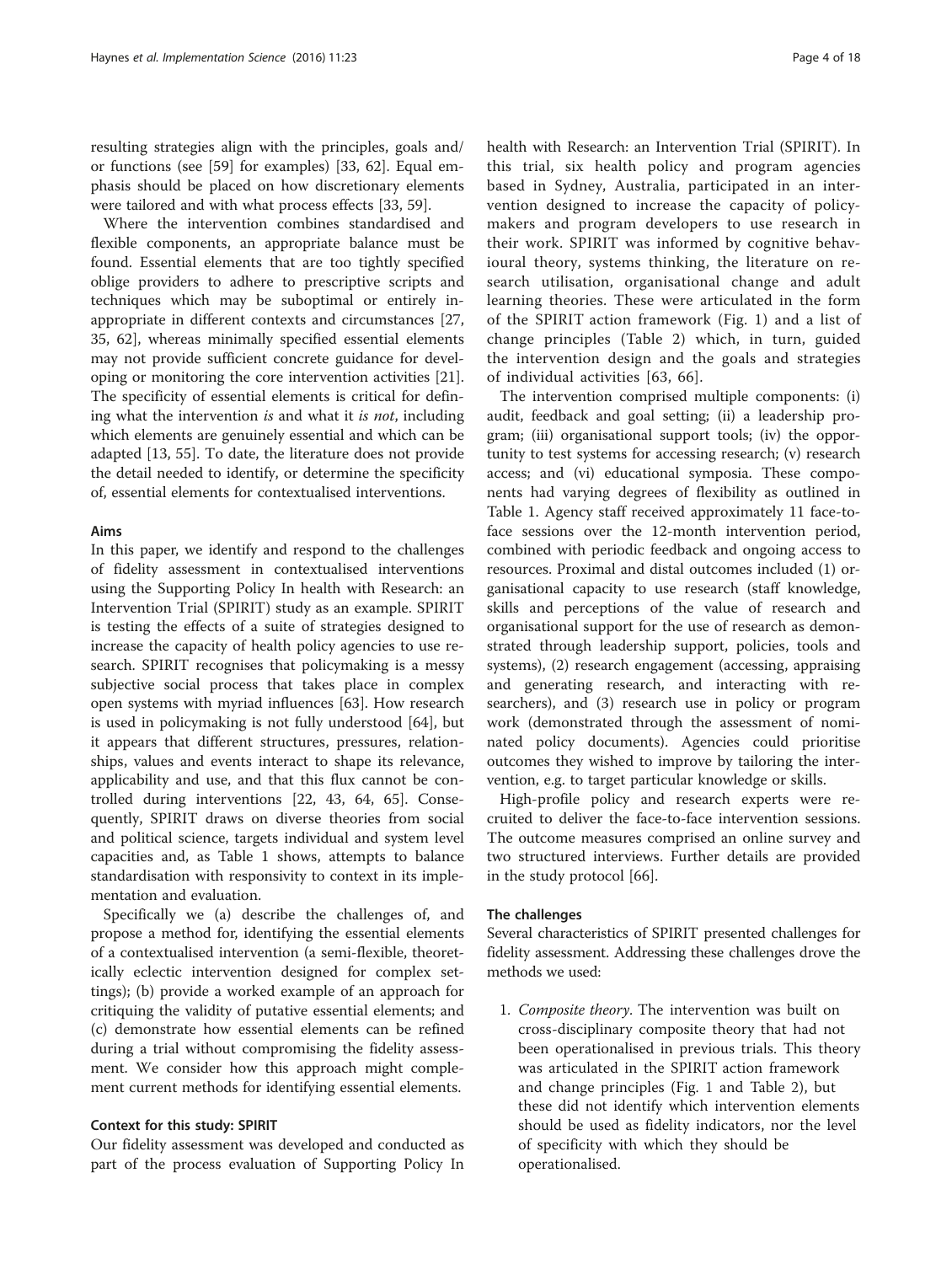Intervention components (fixed)

1. Audit, feedback and goal setting

|                                          | flexibility in SPIRIT intervention components and subcomponents |                                                                                |
|------------------------------------------|-----------------------------------------------------------------|--------------------------------------------------------------------------------|
| Subcomponents                            | Targeted participants                                           | Degree of flexibility in form and content <sup>a</sup>                         |
| a. Feedback forum                        | Senior leaders and other key managers,                          | Partial: Tailored presentation based on                                        |
| b. Intervention selection                | as determined by each agency                                    | agency's audit data. Informal discussion<br>shaped by participants' interests. |
| c. Identification of other<br>ctratonigs |                                                                 |                                                                                |

their audit data

Partial: Tailored to each agency based on

Partial: Standardised presentation

<span id="page-7-0"></span>Table 1 The degree of flexibility in SPIRIT intervention components

b. Intervention selection c. Identification of other strategies

d. Mid-intervention feedback

e. SPIRIT newsletter All agency staff involved in policy/program work

| 2. Leadership program                                                                          | a. Supporting organisational<br>use of evidence                                                                   | Senior leaders and other managers<br>depending on size and configuration                                                                                                                   | Partial: Standardised presentation<br>determined in consultation with providers,                                                                                                                                  |  |  |
|------------------------------------------------------------------------------------------------|-------------------------------------------------------------------------------------------------------------------|--------------------------------------------------------------------------------------------------------------------------------------------------------------------------------------------|-------------------------------------------------------------------------------------------------------------------------------------------------------------------------------------------------------------------|--|--|
|                                                                                                | b. Leading organisational<br>change                                                                               | of agency                                                                                                                                                                                  | but with agency-specific case examples.<br>Discussion shaped by participants' interests.                                                                                                                          |  |  |
| for research                                                                                   | of SPIRIT from agency's CEO                                                                                       | 3. Organisational support a. Quarterly email endorsement All agency staff involved in policy/program<br>work                                                                               | Partial: Proforma text that CEOs can adapt                                                                                                                                                                        |  |  |
|                                                                                                | b. Access to WebCIPHER<br>(an interactive research portal)                                                        |                                                                                                                                                                                            | Limited: Web CIPHER is an online<br>knowledge exchange community providing<br>news, events, research, reviews and<br>resources relevant to health policy.                                                         |  |  |
|                                                                                                | c. Resources for improving the<br>agency's use of research                                                        |                                                                                                                                                                                            | None: Agencies were given the same<br>generic resources.                                                                                                                                                          |  |  |
| 4. Opportunity to test<br>systems for accessing<br>research and reviews<br>(brokered services) | a. Brokered commission of:<br>a rapid systematic review<br>OR an evaluation plan OR<br>an analysis of linked data | Primary: Agency-selected staff who would<br>benefit from experience commissioning a<br>service. Secondary: all staff working in the<br>topic area addressed by the commissioned<br>product | Extensive: Standard brokerage processes are<br>used but agencies choose the product, and<br>specify the topic and how it should be<br>approached to best meet their needs.                                        |  |  |
| 5. Research access                                                                             | Three occasions of research<br>access from two modes:                                                             | All policy/program staff working in the<br>topic area covered by the forum                                                                                                                 | Extensive: Agencies choose the topic. They<br>can nominate a particular provider and                                                                                                                              |  |  |
|                                                                                                | a. Interactive forums with<br>researchers AND/OR                                                                  |                                                                                                                                                                                            | negotiate the form of the session. Providers<br>shape the delivery details.                                                                                                                                       |  |  |
|                                                                                                | b. Summary of systematic<br>reviews                                                                               | All policy/program staff working in the<br>topic area covered by the review                                                                                                                | Partial: Agencies choose the topic                                                                                                                                                                                |  |  |
| 6. Educational symposia<br>for staff                                                           | a. Valuing research symposium                                                                                     | All agency staff involved in policy/program<br>work                                                                                                                                        | Limited: Agencies can nominate case<br>examples                                                                                                                                                                   |  |  |
|                                                                                                | b. Two symposia from: Access<br>to research Appraising<br>research Evaluation Working<br>with researchers         | All policy/program staff who might benefit<br>from enhanced skills in the techniques<br>covered                                                                                            | Partial: Agencies select symposia topics<br>from the menu. They can tailor the focus,<br>nominate case examples and providers, and<br>negotiate the form of the session. Providers<br>shape the delivery details. |  |  |

<sup>a</sup>ln all cases agencies had the scope to negotiate session dates, times, duration (between 1-2 hours) and attendance

The manner in which the essential elements should be articulated was complicated by the paradigmatic tensions and different fidelity traditions in the composite theory. For example, cognitive behavioural theories lean towards positivism and experimental intervention approaches and fall within the standardised approach to fidelity assessment outlined at the beginning of this paper in which essential elements are tightly specified. Systems thinking, on the other hand, proposes a complexity-orientated ecological worldview in which interventions are loosely specified for local adaptation and essential elements are articulated as principles rather than concrete techniques. SPIRIT, like many

contemporary interventions, was occupying a middle ground.

2. Flexibility. The expression of the essential elements needed to accommodate three levels of flexibility: (a) agencies were able to select different session options from a menu of components, (b) they could tailor the topics and goals of these options to address local priorities, and (c) expert providers determined the detail of delivery (see Table 1). We could not foresee how these decisions would shape the content and form of the intervention. Given that meaningful comparison of the extent to which essential elements were delivered required that they be equally applicable across all intervention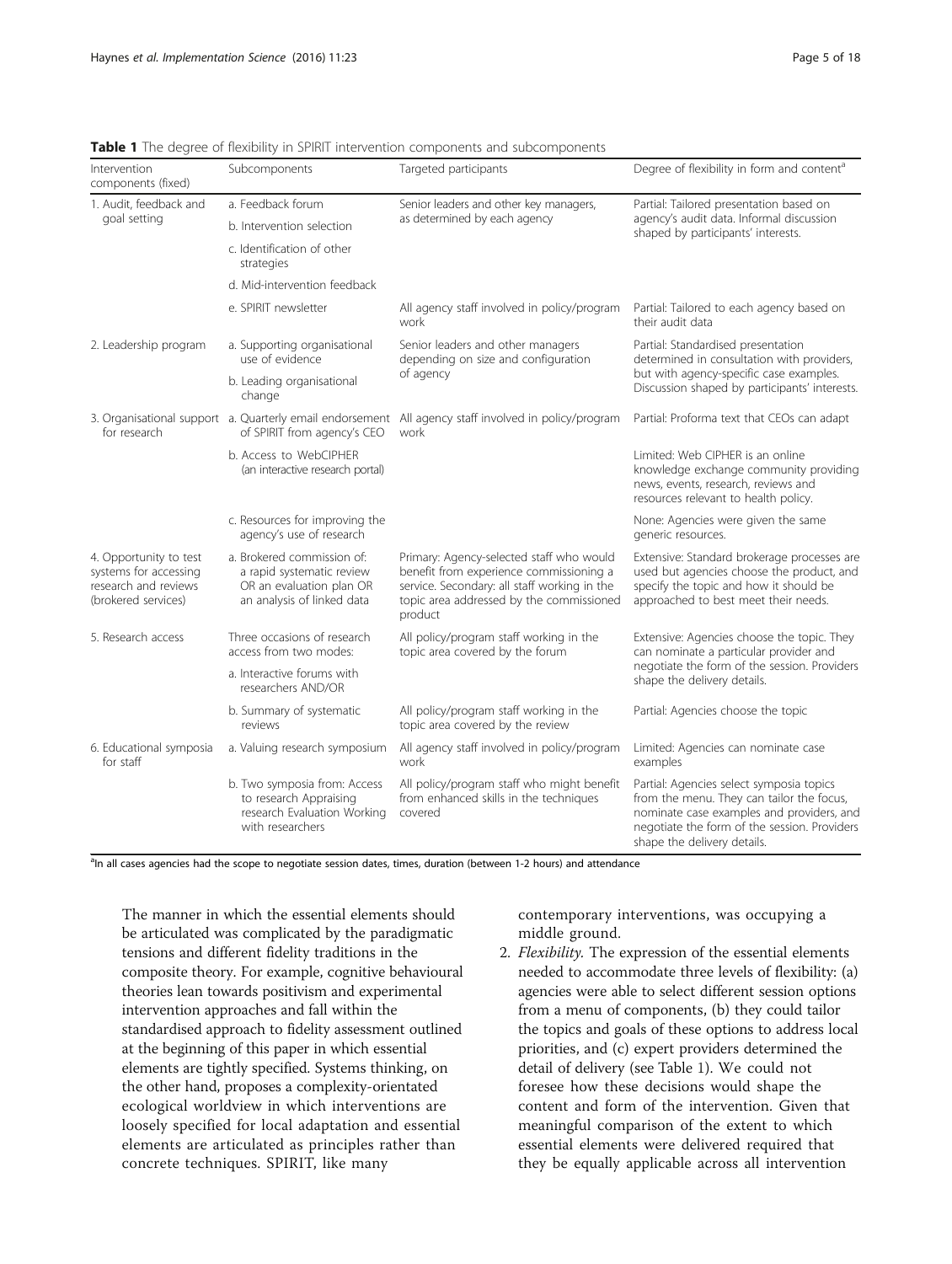<span id="page-8-0"></span>

sites, our fidelity criteria had to cover both standardised and locally adapted intervention components and reconcile potentially disparate adaptions.

3. Responsivity to context. The implementation plan was not fully developed when the trial commenced and was going to incorporate a degree of responsivity to shifting agency priorities, so we needed capacity to adjust our fidelity criteria and data collection methods as the need arose. The complexity of the intervention and of the participating organisations precluded any confident prediction about the essential elements' validity (would they accurately reflect the intervention theory? would they turn out to be essential?) or even their feasibility (could they be implemented as planned?).

#### Methods

As a result of these uncertainties, we were unable to predetermine the content, scope and specificity of the essential elements. Consequently, we judged it necessary to identify provisional essential elements and observe them in the field, using empirical evidence from the process evaluation to revise them as required. Our goal was to critique the construct validity of the essential elements [\[9\]](#page-19-0) and modify them while simultaneously using them as reliable fidelity indicators.

The mixed-method process evaluation focused on three domains: (a) how the intervention was implemented (fidelity assessment), (b) how people participated in and perceived the intervention, and (c) the contexts that mediated this relationship. As shown in Table [3](#page-10-0), qualitative and quantitative data collection methods included purposively sampled semi-structured interviews; direct observation and coding of intervention activities; conversations with the intervention designers, implementers and providers; and participant feedback forms. These are described in detail in the SPIRIT process evaluation protocol [\[67\]](#page-20-0).

The research group (which comprised the intervention designers, implementation team and process evaluation team working in parallel) used the relatively lengthy intervention period as an opportunity to identify, assess and refine hypothesised essential elements during the trial. This was aided by the multi-agency, stepped wedge design of the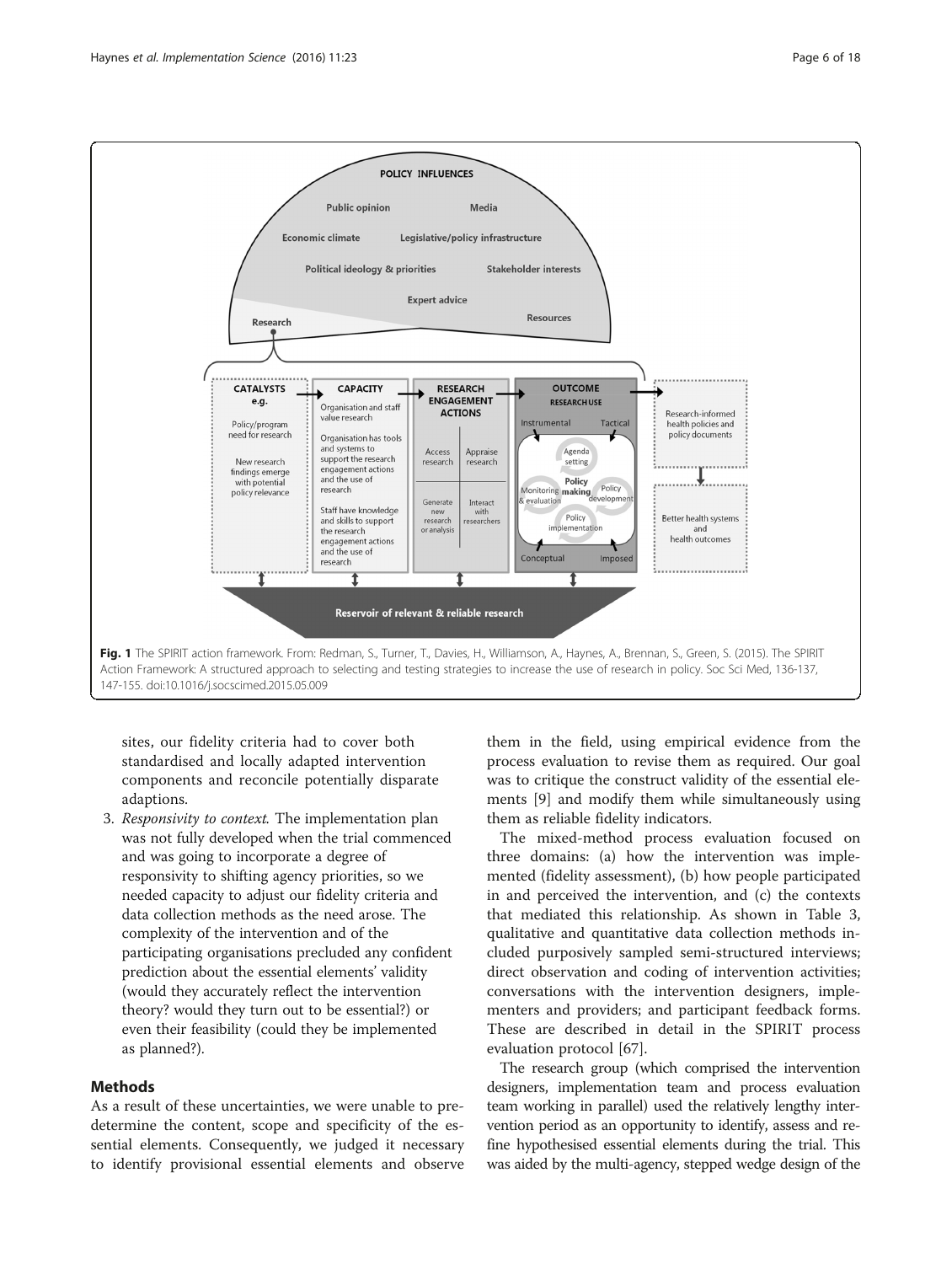<span id="page-9-0"></span>

|  |  |  |  | Table 2 SPIRIT change principles |
|--|--|--|--|----------------------------------|
|--|--|--|--|----------------------------------|

| Systems framework                   | • Uses a multi-component approach<br>• Maximises interaction between the different components of the intervention<br>• Addresses systems, operations, structures and relations<br>• Is flexible in meeting the needs of different agencies   |
|-------------------------------------|----------------------------------------------------------------------------------------------------------------------------------------------------------------------------------------------------------------------------------------------|
| Engagement and ownership            | • Engages agencies in owning and driving the program<br>• Is tailored to focus on the agency's priorities                                                                                                                                    |
| Goal setting and feedback           | • Provides feedback about current practice<br>• Provides a clear rationale for change<br>• Develops agreement about concrete and specific change goals<br>• Monitors and provides feedback about change during the intervention program      |
| Interactive skill development       | • Provides self-education opportunities and access to resources<br>• Recognises the expertise of participants<br>• Is interactive with a focus on shared reflection and problem solving<br>• Provides opportunity for rehearsal and practice |
| Leadership, roles and relationships | • Uses champions to model and promote the use of evidence from research<br>(including both internal and external champions)<br>• Uses credible, dynamic experts as presenters                                                                |

trial which allowed us to monitor the entire intervention in some agencies and still have scope to trial revisions in other agencies. A modified version of this approach could be applied to other trial designs.

The provision of a dedicated process evaluation researcher as part of the wider group enabled the collection of multiple forms of evaluative data from all sites, and iterative conversations with the intervention designers about their conceptualisation of the intervention's causal pathways. This allowed us to assess the validity of the essential elements using a five-stage process. Stage 1: identify provisional essential elements; stage 2: test provisional essential elements in intervention contexts; stage 3: refine provisional essential elements and develop likely essential elements; stage 4: test likely essential elements in intervention contexts; and stage 5: refine the likely essential elements and develop final essential elements. See Fig. [2](#page-11-0) for a visual overview of this process. Each of these stages is now described.

#### Results

These results overlap with our methods in that we show how process evaluation data collection and analysis was used to critique essential elements. This detail is provided so that the procedure we devised is transparent and replicable.

#### Stage 1: identifying provisional essential elements

SPIRIT drew on diverse literature and expertise in its design. As shown in Fig. [2](#page-11-0), this body of knowledge was distilled by the intervention designers into an action framework (Fig. [1](#page-8-0)) and a list of change principles (Table 2) [\[63, 66](#page-20-0), [67\]](#page-20-0) which formed the theoretical basis that we attempted to operationalise in response to each intervention session. These sessions were developed by the intervention designers in consultation with agency staff and expert providers.

We could not use SPIRIT's change principles as our essential elements. Doing so may have been appropriate for a very flexible intervention with minimally specified, nonstandardised components [[61\]](#page-20-0). In such a case, fidelity assessment could focus less on specific operationalisations of the change principles and more on if and how the change principles were realised [\[59](#page-20-0)]. However, this was not appropriate for SPIRIT which sought a balance of standardisation and flexibility within a menu of predefined components. The process evaluation aimed to report on variation in the delivery and response to each of these components, consequently the change principles were too abstract to be used as indicators for fidelity reporting. Similarly, the action framework, which functioned as our logic model, outlined causal pathways and relationships in relation to individual and organisational capacity building but did not identify techniques. We needed a concrete and observable expression of what was at the heart of these strategies if we were to identify commonalities and differences in implementation that could help interpret the outcomes and inform further interventions.

The approach we devised was to identify potential essential elements inductively. As each session outline became available, the process evaluation team asked three questions. (a) What do the session goals and the planned characteristics of the session tell us about which change principles this session is attempting to utilise? (b) Which of these are likely to be essential to the effectiveness of the session? (c) What would these change principles look like in delivery (how can we operationalise them so that can be measured or fully described?)? This produced a list of draft essential elements that we further developed with the SPIRIT designers to accurately describe the elements they believed were essential for that session to be effective. These potential essential elements included session content, key messages, provider characteristics, presentation techniques, activities, and particular attendees and types of participation. At this stage, we consciously trialled many essential elements that we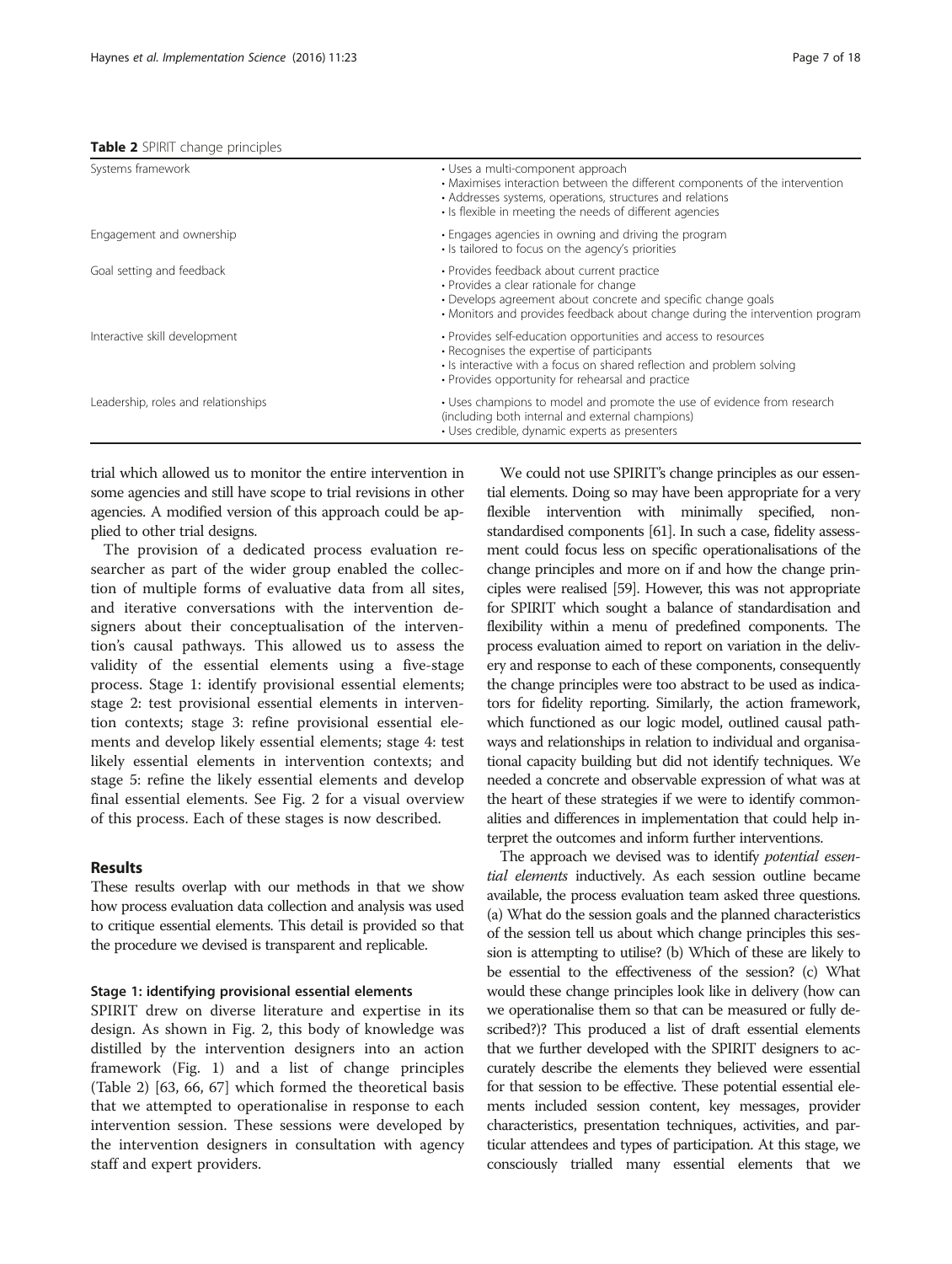| Questions used to critique essential<br>elements                                                                      | Data sources                                                                                                                                                            | Data examples                                                                                                                                                                                                                                                                                     | Data analysis / use                                                                                                                                                                                                                                                                                                              |
|-----------------------------------------------------------------------------------------------------------------------|-------------------------------------------------------------------------------------------------------------------------------------------------------------------------|---------------------------------------------------------------------------------------------------------------------------------------------------------------------------------------------------------------------------------------------------------------------------------------------------|----------------------------------------------------------------------------------------------------------------------------------------------------------------------------------------------------------------------------------------------------------------------------------------------------------------------------------|
|                                                                                                                       | Implementation checklist completed<br>during the delivery of each session                                                                                               | Codes showing whether or not (or to what extent)<br>each essential element was delivered as intended                                                                                                                                                                                              | Collation of codes by session and by agency                                                                                                                                                                                                                                                                                      |
| 1. When implemented in these contexts,                                                                                | Fieldnotes made during observation of<br>each session                                                                                                                   | Description of how the essential elements appeared<br>to work or not (e.g. how participants reacted), how<br>they were delivered, any adaptations that took place,<br>any factors that appeared to affect how the<br>intervention was delivered or how people engaged<br>with and responded to it | Data was coded thematically using the constant<br>comparative method. In each session we examined<br>the alignment between 1. what was delivered<br>(including any modifications), 2. any observed<br>process effects, and 3. the change principles that<br>informed what was intended, and compared this<br>across all agencies |
| does this provisional / likely essential<br>element realise the change principle(s)<br>that informed its development? | Participant feedback forms collected at<br>the end of each session                                                                                                      | How participants assessed delivery against quality<br>criteria such as content relevance, provider credibility,<br>and learning outcomes; and their advice for<br>improvements                                                                                                                    | Descriptive analysis of quantitative data (frequencies,<br>averages and comparisons)                                                                                                                                                                                                                                             |
| 2. Is this essential element critical for<br>achieving the session goals? Does<br>anything else appear to be?         | Transcripts of semi-structured interviews<br>with purposively sampled participants<br>from two phases of interviewing: early in<br>the intervention period and after it | Participant perceptions of the strategies used to<br>effect change: the extent to which they worked and<br>how modifying factors such as work practices,<br>organisational goals, and beliefs about research                                                                                      | Managed using Framework Analysis. Data was<br>synthesised in categories that were identified both<br>inductively from early interviews and a priori based<br>on intervention outcomes and a review of the                                                                                                                        |
| 3. Does this essential element function                                                                               |                                                                                                                                                                         | shaped process effects                                                                                                                                                                                                                                                                            | research utilisation literature                                                                                                                                                                                                                                                                                                  |
| across all subcomponents and all six<br>trial intervention settings?                                                  | Fieldnotes documenting informal<br>conversations with participants following<br>sessions                                                                                | As above but ad hoc and generally very brief                                                                                                                                                                                                                                                      | Data was collated in running memos and, where<br>appropriate, coded thematically using the constant<br>comparative method                                                                                                                                                                                                        |
|                                                                                                                       | Memos documenting conversations with<br>intervention implementers and providers                                                                                         | Implementers' views on discrepancies between what<br>was intended and what was delivered. Providers'<br>accounts of why they 'went off script'                                                                                                                                                    |                                                                                                                                                                                                                                                                                                                                  |
|                                                                                                                       | Memos documenting consultations with<br>the intervention designers                                                                                                      | How the designers envisaged the change principles<br>manifesting in intervention sessions                                                                                                                                                                                                         |                                                                                                                                                                                                                                                                                                                                  |

# <span id="page-10-0"></span>Table 3 How we answered the three questions for assessing essential elements during the intervention period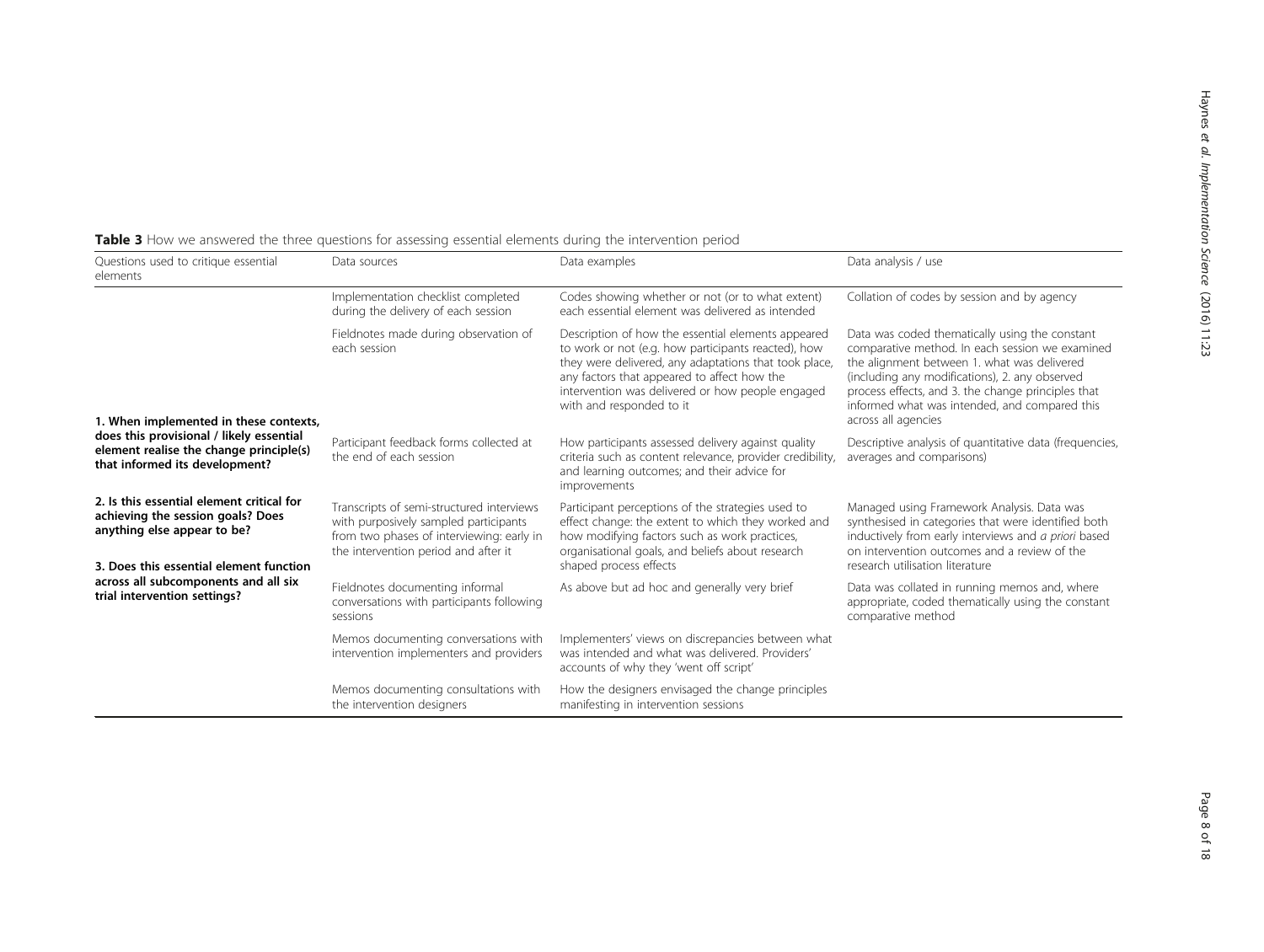<span id="page-11-0"></span>

suspected would be collapsed or discarded later. See Additional file [1](#page-18-0) for an example.

Devising potential essential elements also required the operationalisation of some relatively abstract overarching concepts. We describe the development of one of these—the concept of quality—in more detail. This is because it is particularly important for ensuring that intervention objectives are achieved [[10\]](#page-19-0), yet is neglected in the literature [[12,](#page-19-0) [68\]](#page-20-0).

As per Dusenbury et al.'s definition of quality as 'the extent to which a provider approaches a theoretical ideal in terms of delivering program content' ([[10\]](#page-19-0): 244), we conceptualised quality as congruence between (a) the intervention-asimplemented and (b) the intervention theory—in particular, the change principles. The change principles were strongly informed by adult learning theory which provided quality constructs such as: the providers' content expertise and presentational skills; the extent to which participants found workshops to be interesting, engaging and respectful of their contributions; the relevance and potential usability of the information and ideas provided; and if participants were facilitated to explore how information and ideas might be applied in their work settings [\[69](#page-20-0), [70\]](#page-20-0).

We were able to operationalise some aspects of these quality constructs and so include them as evaluator-coded essential elements (e.g. by devising criteria for 'content expertise' and using observations to determine the extent to which information and ideas were discussed in relation to participants' work). However, because quality is highly situated [[12\]](#page-19-0), we considered many aspects would be best assessed by participants themselves. Therefore, items in the participant feedback forms were used to collect information about quality constructs such as content relevance, provider suitability, how engaging the session was and the usefulness of information provided. Quality across the whole program was also considered as part of the semi-structured interviews that were conducted with participants after the intervention. Interviews focused on capturing the breadth of quality criteria from participants' perspectives (we were mindful that our notion of quality might not align with theirs) and exploring reasons for their judgement rather than ratings.

#### Stage 2: testing provisional essential elements in intervention contexts

During the first step of SPIRIT (in which the intervention was fully implemented in two agencies and partially implemented in a further two), the process evaluation team not only monitored adherence to the essential elements but also gathered qualitative and quantitative data that would help us better understand their real world functionality and validity. We conceptualised validity as (1) how well the essential elements embodied and delivered the intervention's theoretical foundations [\[6](#page-19-0), [9,](#page-19-0) [71](#page-20-0)] and (2) the extent to which the essential elements were actually essential in each setting [[17\]](#page-19-0) (we were aware that elements which seemed essential in one context might not be so in all contexts and circumstances [[13\]](#page-19-0)). Data was collected via observational field notes, checklist coding, post-session memos, participant interviews, participant feedback form ratings and comments, and conversations with providers and implementation team members.

During the concurrent data collection and analysis process, we adopted a stance of 'naïve curiosity' in relation to the essential elements, asking 'What seems to be more or less successful in meeting the goals of each session, and why?' This enabled us to stay open to potential essential elements that we may have failed to consider prior to the evaluation. For example, we noted early on that participants appeared to engage more with session content and gave more favourable feedback when the provider explicitly recognised the challenges of their work, including having a realistic view of the (limited) role of research within it. When the reverse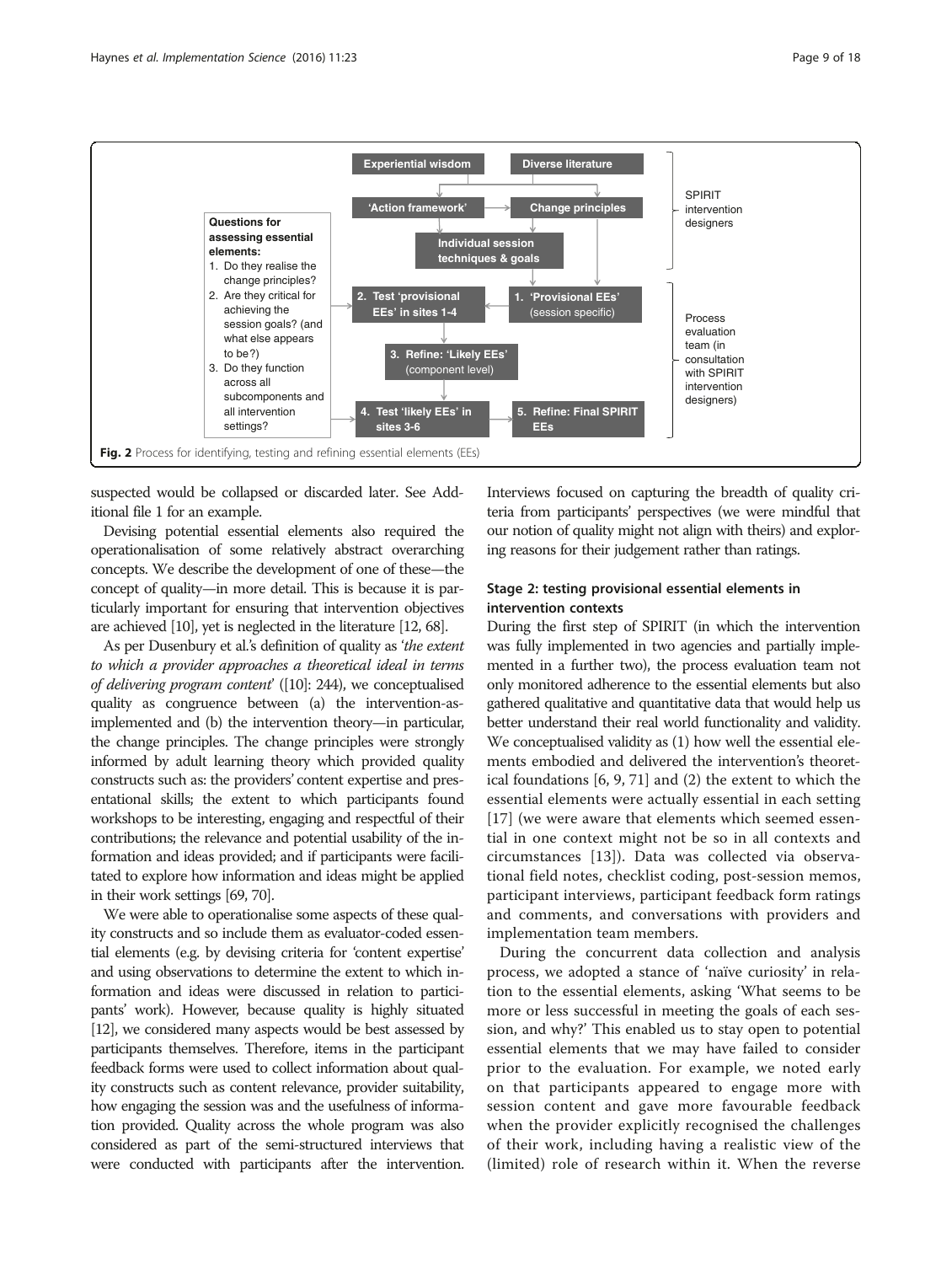was observed (participants disengaging because the provider appeared insensitive to this issue), we concluded this concept was an essential element of the relevant components: 'Provider demonstrated sensitivity to the 'real world' of the agency's policy/program work'.

To address our concern about validity we also asked 'How well was the theory underpinning the intervention realised in the delivery of this session?' and 'Does each putative essential element appear to be critical for achieving the session goals?' Data was synthesised in running memos that identified issues to explore in further sessions. Analysis focused on comparing our data with the program logic and, primarily, with the change principles that had been identified as informing each session plan.

Six (often overlapping) challenges to the validity of the essential elements were identified through this inductive process. Essential elements could be (1) redundant—the element was not essential; (2) poorly articulated—unclear, too specific or not specific enough; (3) infeasible—it was not possible to implement the essential element as intended; (4) ineffective—the element did not effectively deliver the change principles; (5) paradoxical—counteracting the goals of the session or the underpinning change principles; or (6) absent or suboptimal—we identified additional or more effective ways of operationalising the change principles. See Table [4](#page-13-0) for examples.

Detailed notes were made about the nature of the problem, what interactions affected it (where this was appropriate) and possible solutions that took account of our growing appreciation of contextual constraints and opportunities. Notes included suggestions about where session-specific essential elements could be collapsed and rephrased so that they could be applied across all agencies and intervention components.

#### Stage 3: refining the provisional essential elements and developing likely essential elements

The process evaluation team used these notes to amend, distil or reject the 50+ provisional essential elements initially used across the intervention into a list of 26 'likely' essential elements. Following consultation with the intervention designers, these were further revised. The list represented a revised way of articulating and evaluating the fidelity of the intervention but did not affect its design or continuing implementation (with the exception of providers who were sent a list of the essential elements and feedback form items prior to their sessions).

In the revision process, we sought to balance the need for more loosely specified essential elements (which the flexible aspects of the intervention design demanded) with the need to clearly describe what the intervention comprised: not only for the purposes of fidelity assessment but also to provide detailed information that would aid transparent reporting of and potential replication of the intervention. We were guided by Century, Rudnick and Freeman's account of reducing the granularity with which their essential elements were defined and measured [\[55](#page-20-0)]. Consequently, essential elements that had been devised for topic specific sessions were articulated at a higher level of abstraction. For example, 'The provider demonstrated the value of using systematic reviews in policy/program decision-making' became 'The value of using research/evaluation in agency work was conveyed'. This was necessary because agencies were able to choose and tailor different sessions from within the same intervention component. So in order to monitor fidelity comparatively across all agencies, the essential elements needed to be applicable to every session. Where agencies were able to choose the topic, content, form and goals of face-to-face sessions, the fidelity assessment no longer specified any of these attributes, only that they must reflect the relevant change principles for that component (e.g. those specifying interactivity, shared problem solving, and recognition of participants' expertise).

#### Stage 4: testing 'likely' essential elements in intervention contexts

In this stage, we used the likely essential elements in our fidelity assessment data collection and continued using the methods described in stage 2 to collate information about the extent to which they were delivered and to explore their functionality and congruence with the program theory.

#### Stage 5: developing final essential elements

Several further changes were made in this stage but, with some exceptions, not as a result of additional information gathered in stage 4. Rather the iterative process of refinement allowed us to reflect on details that had been sidelined by more pressing concerns in the previous stages. Having addressed those, we had capacity to focus on less critical amendments and fine tune some essential elements that might otherwise have been considered 'good enough'. Our final list of essential elements was reduced to 20 items (Table [5\)](#page-14-0). These included several that we considered collapsing but decided to retain separately. For example, is this provider-related element: 'The provider encouraged participants to contribute to session' really essential when a participation-related element: 'Participants contributed to session' addressed the same concept? Based on empirical evidence from the trial, we concluded it was important to differentiate between (and learn from) what was delivered and how people responded. Our observational data showed that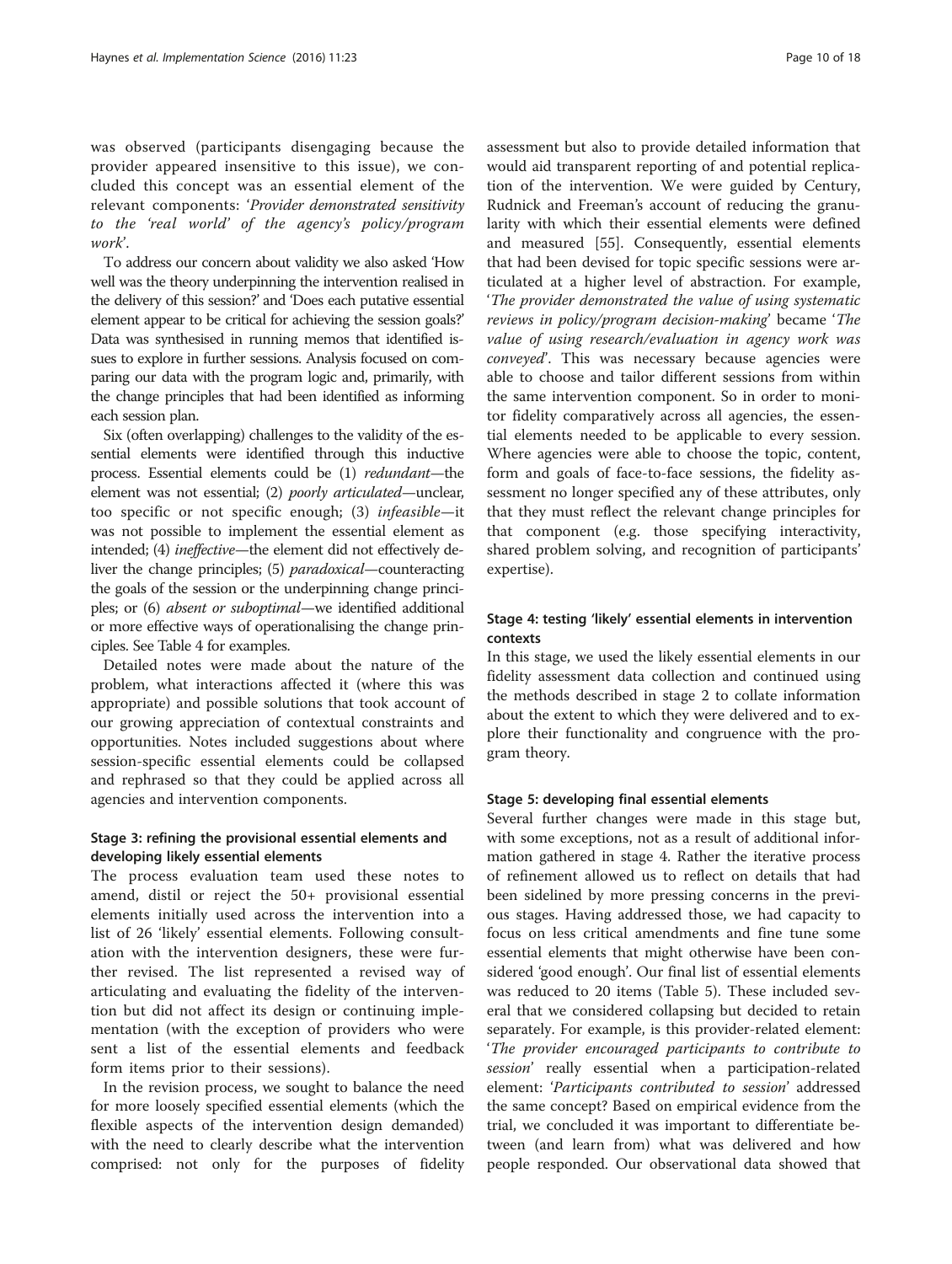| Challenges: the putative essential<br>element was | Definition                                                                                                                         | Essential element example                                                                                  | Comments                                                                                                                                                                                                                                                                                                                                                                                                                                                                                                     | Suggested response                                                                                                                                                                |
|---------------------------------------------------|------------------------------------------------------------------------------------------------------------------------------------|------------------------------------------------------------------------------------------------------------|--------------------------------------------------------------------------------------------------------------------------------------------------------------------------------------------------------------------------------------------------------------------------------------------------------------------------------------------------------------------------------------------------------------------------------------------------------------------------------------------------------------|-----------------------------------------------------------------------------------------------------------------------------------------------------------------------------------|
| Redundant                                         | The strategy described by the<br>element was not essential                                                                         | 'The provider encouraged<br>participants to ask questions'                                                 | This was unnecessary in discussion-<br>based sessions where participants<br>interacted as co-contributors                                                                                                                                                                                                                                                                                                                                                                                                    | Remove this element                                                                                                                                                               |
| Poorly articulated                                | The element description was<br>unclear, too specific or not specific<br>enough                                                     | 'The session was introduced by a<br>leader (senior person in the agency<br>e.g. CEO, member of executive)' | This failed to capture the many times<br>that less senior staff introduced<br>sessions that were attended by<br>leaders. This essential element was a<br>proxy for visible endorsement/support<br>(modelling) by organisational leaders<br>which we concluded was also<br>achieved when they attended and<br>contributed enthusiastically to the<br>session in other ways                                                                                                                                    | Hone the description so that it<br>accurately captures the essential<br>element                                                                                                   |
| Infeasible                                        | The essential element described a<br>strategy that was not possible to<br>implement as intended                                    | 'Participants were facilitated to<br>identify one or more change goals'                                    | We found this was achievable only in<br>agencies that had developed a<br>research utilisation reform agenda<br>prior to SPIRIT and felt able to use<br>intervention sessions to discuss their<br>goals openly. Other agencies needed<br>more time and different processes to<br>identify goals                                                                                                                                                                                                               | Modify or develop alternative strategies.<br>In some cases, the outcomes<br>themselves may need be modified                                                                       |
| Ineffective                                       | In practice, the strategy described<br>by the essential element did not<br>effectively deliver the change<br>principles            | 'The provider had experience<br>presenting to policy/program<br>developers'                                | This seemed intuitively reasonable as<br>one of several criteria for securing<br>providers with the expertise and<br>credibility stipulated by our change<br>principles, yet there was no correlation<br>between this criterion and our<br>evaluation of session quality or general<br>participant satisfaction feedback                                                                                                                                                                                     | Consider whether this element can<br>simply be removed or if the<br>change principles require further<br>operationalisation to capture an<br>essential aspect of the intervention |
| Paradoxical                                       | When implemented, the strategy<br>described by the essential element<br>counteracted the session goals or<br>the change principles | No examples of this were identified                                                                        | Interventions can have counterintuitive<br>impacts. While the process evaluation<br>identified examples of this in other<br>aspects of the trial, none related<br>specifically to the essential elements                                                                                                                                                                                                                                                                                                     | Remove this element and consider<br>possible implications for other parts<br>of the intervention                                                                                  |
| Absent or suboptimal                              | Additional or more effective ways<br>of operationalising the change<br>principles were identified                                  | 'The provider persuasively articulated<br>his/her commitment to using<br>research'.                        | Despite being briefed to do so, many<br>providers did not articulate their<br>commitment to using research.<br>However, some used case examples<br>that powerfully illustrated the value of<br>research, and facilitated discussion that<br>enabled participants to express it<br>themselves. This strategy was more<br>sophisticated and a better fit with the<br>adult learning orientated change<br>principles that emphasise interactivity,<br>shared reflection and harnessing<br>participant expertise | Introduce absent elements and modify<br>sub-optimally operationalised elements<br>that the essential aspects of the<br>intervention are captured                                  |

## <span id="page-13-0"></span>Table 4 Challenges to the validity of essential elements for the SPIRIT process evaluation and suggested responses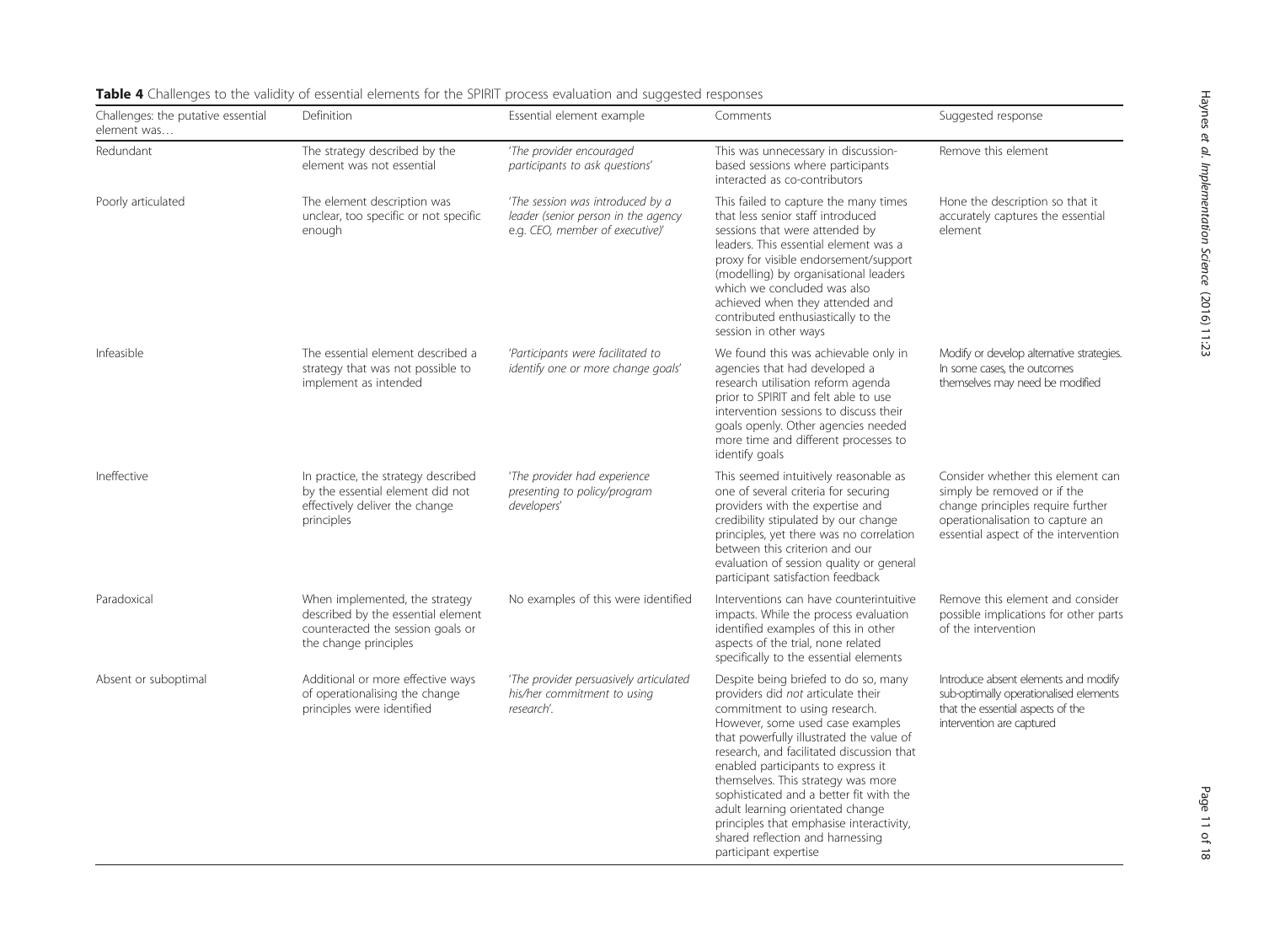| Final essential elements <sup>a</sup> |                                                                                                                                                                                             | Final scoring of essential element                                                                                         | Activity that provided data for scoring                                              | Intervention components to which<br>essential elements apply |   |                           |           |
|---------------------------------------|---------------------------------------------------------------------------------------------------------------------------------------------------------------------------------------------|----------------------------------------------------------------------------------------------------------------------------|--------------------------------------------------------------------------------------|--------------------------------------------------------------|---|---------------------------|-----------|
|                                       |                                                                                                                                                                                             |                                                                                                                            |                                                                                      | Audit &<br>feedback forums                                   |   | Leaders Symposia Research | exchanges |
| 1.                                    | Provider had expertise and credentials in the<br>topic/field appropriate to the session                                                                                                     | Yes / No                                                                                                                   | Review of publicly available biographical<br>information and, for no. 1, participant | ✓                                                            | ℐ | ✓                         | ✓         |
|                                       | 2. Provider had experience in presenting to<br>policy/program developers                                                                                                                    | Yes / No                                                                                                                   | feedback form item                                                                   |                                                              |   | √                         |           |
|                                       | Engagement and facilitation: the methods used to deliver the presentation and encourage participation                                                                                       |                                                                                                                            |                                                                                      |                                                              |   |                           |           |
|                                       | 3. Non-didactic presentation strategies were used                                                                                                                                           | Extensive   Moderate   Limited   Not at all                                                                                | Direct observation of session delivery                                               |                                                              |   | ✓                         |           |
| 4.                                    | Content was delivered in an engaging manner                                                                                                                                                 | Yes / No                                                                                                                   | Participant feedback form item                                                       |                                                              | ✓ | ✓                         |           |
| 5.                                    | The provider encouraged participants to contribute Extensive   Moderate   Limited   Not at all<br>to session (ask questions, make comments, provide<br>examples, participate in discussion) |                                                                                                                            | Direct observation of session delivery                                               |                                                              |   | ✓                         |           |
| 6.                                    | The provider encouraged participants to discuss<br>how information / learning from the session might<br>be applied in their setting                                                         | Extensive   Moderate   Limited   Not at all                                                                                | Direct observation of session delivery                                               |                                                              |   | ✓                         | ℐ         |
| 7.                                    | Provider showed respect for participants'<br>contributions and work                                                                                                                         | Extensive   Moderate   Limited   Not at all                                                                                | Direct observation of session delivery                                               |                                                              |   | ✓                         |           |
| 8.                                    | Provider demonstrated sensitivity to the 'real world' Extensive   Moderate   Limited   Not at all<br>of the agency's policy/program work                                                    |                                                                                                                            | Direct observation and participant feedback<br>form item                             |                                                              |   |                           |           |
|                                       | Content: key topics, messages, activities and resources                                                                                                                                     |                                                                                                                            |                                                                                      |                                                              |   |                           |           |
|                                       | 9. Core content outlined in session plan was<br>delivered                                                                                                                                   | Aggregated rating across all items specified in<br>session plan: Wholly   Mostly   About half   Limited<br>  Not at all    | Direct observation and multiple participant<br>feedback form items                   |                                                              |   | ✓                         |           |
|                                       | 10. The session content was relevant to the agency's<br>work                                                                                                                                | Yes   No                                                                                                                   | Participant feedback form item                                                       |                                                              |   | ✓                         |           |
|                                       | 11. Where specified in the session plan, provider<br>identified or provided resources that supported<br>or extended learning from the session                                               | Yes / Partially / No / N/A - not specified in plan                                                                         | Direct observation of session delivery                                               |                                                              |   | ✓                         |           |
|                                       | 12. The value of using research / evaluation in<br>agency work was conveyed                                                                                                                 | Yes   No                                                                                                                   | Participant feedback form item                                                       |                                                              |   |                           |           |
|                                       | 13. Synthesised data from measures was provided<br>and discussed                                                                                                                            | Yes   No                                                                                                                   | Direct observation of session delivery                                               |                                                              |   |                           |           |
|                                       | 14. Opportunities to improve use of research were<br>identified                                                                                                                             | Extensive   Moderate   Limited   Not at all                                                                                | Direct observation of session delivery                                               |                                                              |   |                           |           |
|                                       | Participation: characteristics of attendees' interaction and contribution to the session                                                                                                    |                                                                                                                            |                                                                                      |                                                              |   |                           |           |
|                                       | 15. Targeted agency staff attended                                                                                                                                                          | Numbers and roles of all attendees. Approximate Direct observation and review of data from<br>proportion of those targeted | session 'sign in sheet'                                                              |                                                              |   |                           |           |

## <span id="page-14-0"></span>Table 5 Overview of SPIRIT's final essential elements: their scoring, how they were monitored and which of the interventions components they applied to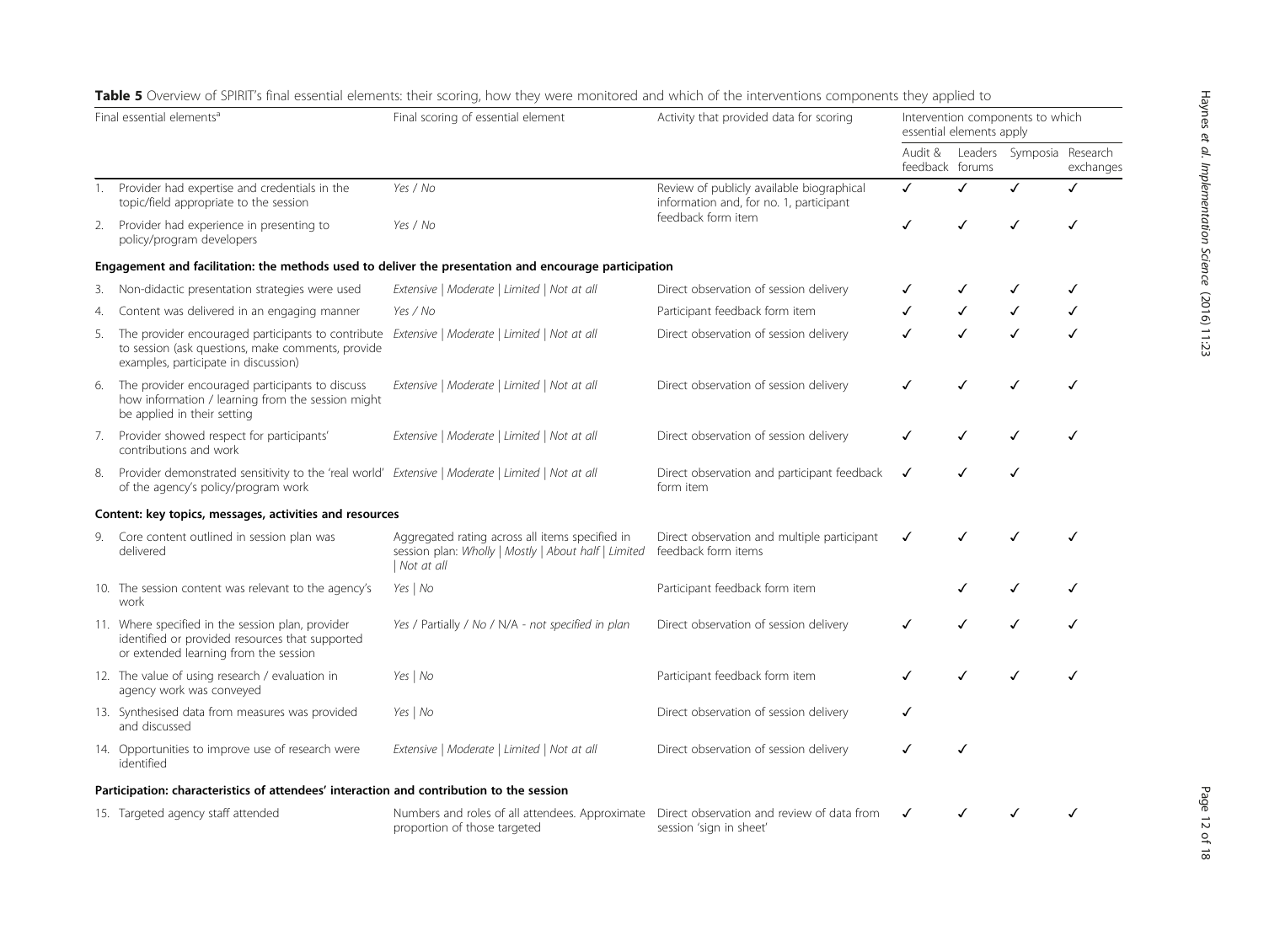| Table 5 Overview of SPIRIT's final essential elements: their scoring, how they were monitored and which of the interventions components they applied to (Continued) |  |
|---------------------------------------------------------------------------------------------------------------------------------------------------------------------|--|
|---------------------------------------------------------------------------------------------------------------------------------------------------------------------|--|

| 16. A leader (e.g. CEO, member of executive)<br>introduced the session or contributed to it<br>positively in other ways | Yes   No                                         | Direct observation of session delivery |  |  |
|-------------------------------------------------------------------------------------------------------------------------|--------------------------------------------------|----------------------------------------|--|--|
| 17. Participants contributed to session (asked<br>questions, made comments, participated in<br>discussion)              | All $  \sim 34   \sim 1/2   \sim 1/4$ Few   None | Direct observation of session delivery |  |  |
| 18. Participant contributions included knowledge/<br>examples from their own experience                                 | Extensive   Moderate   Limited   Not at all      | Direct observation of session delivery |  |  |
| 19. Discussion included how information/learning<br>from the session might be applied in their setting                  | Extensive   Moderate   Limited   Not at all      | Direct observation of session delivery |  |  |
| 20. Participants identified one or more agency<br>research-related areas that could benefit from<br>improvement         | Yes   No                                         | Direct observation of session delivery |  |  |

<sup>a</sup>Essential elements are one type of fidelity criteria. Other fidelity measures concerning frequency, duration, coverage, etc., plus participants' perspectives, were collected for each session but are not shown on this table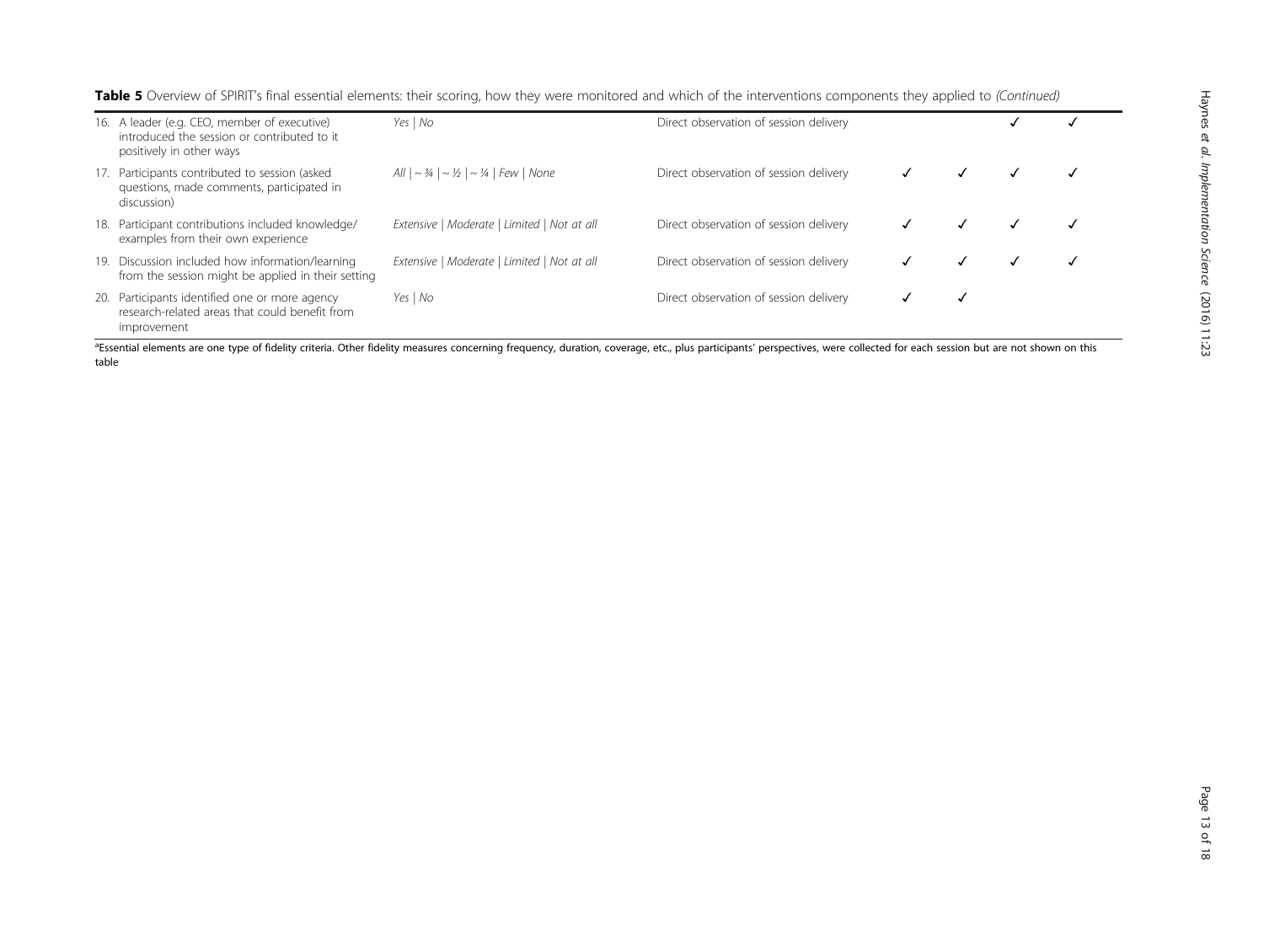in most sessions the providers' actions appeared to shape the levels and types of participation, but this was not always the case. Also, because providers were given a loosely specified briefing regarding delivery techniques, as befitted the senior experts who were recruited, we felt it helpful to retain the item for instructional purposes.

#### Scoring the essential elements

Not all fidelity criteria can be assessed in the same manner [\[9](#page-19-0)]. Structural items such as participant attendance and the number, type and duration of sessions are easily observed and can usually be captured numerically. However, process items (which may be more significant in terms of intervention effects [[9\]](#page-19-0)) such as presentation styles, types of participation and overall quality tend to be more descriptive and usually require context-sensitive qualitative assessment, especially direct observation [\[9](#page-19-0), [19,](#page-19-0) [62](#page-20-0)]. Most of our essential elements were processual so we found that their inclusion in the fidelity assessment required that they be monitored not only in terms of whether they were delivered, but the extent to which they were delivered and how this was done. Our aim was to devise a pragmatic method of standardising observations across sites that could accommodate local adaptation and extensive data collection.

We made three primary adjustments to the scoring as a result of the testing. First, we rejected dichotomised scoring on many items in favour of an ordinal scale. Not surprisingly, we found the *yes/no* format we trialled too reductive for the complex processes we were observing. We also trialled several five-point scales (as recommended by Bond et al. [[21](#page-19-0)]) but settled on a four-point descriptive scale of extensive|moderate|limited|not at all as providing the necessary breadth and precision for our purposes. The definitions that specified the conditions under which each score was applicable were refined in consultation with the intervention designers and the scale was tested in each agency by two members of the team. All coding was supplemented with descriptive notes.

Second, we developed a scale that could be applied to each customised session (workshop, symposium, etc.) and would thereby enable us to compare session content scores across the whole trial. Content was considered to be the aspects of the session that the participating agency had specifically requested. Depending on the nature of the session and the level of detail each agency chose to specify, this content varied tremendously from concrete deliverables (e.g. an example of a systematic review was provided) to relatively abstract processes and concepts (e.g. ethical challenges were explored interactively). The number of content items also varied from between three to eight. We kept the yes/no score for each individual item and simply aggregated these using a scale of wholly mostly about half limited not at all for

each session. This allowed us to compare the delivery of varied content across all sessions and sites without the requirement for a consistent number of items.

Third, we concluded that we had been unsuccessful in finding semi-objective generalisable ways of scoring certain quality concepts (e.g. Was the presentation engaging? Was the content relevant?). We decided to rely entirely on participant feedback to score these essential elements. See Table [5](#page-14-0) for an overview of the final scoring.

We had sufficient data (checklists, descriptive notes, memos and audio recordings) from the intervention implementation in stage 1 to apply these new codes retrospectively to the sessions that informed them.

#### 'Prohibited' elements

During the trial, we eschewed the concept of 'prohibited' [[9\]](#page-19-0) or 'forbidden' elements [[72\]](#page-20-0), but when reviewing the data for stage 5 revisions, we concluded that they could have provided clearer guidance for our providers about the intervention's underpinning principles. These providers were experts in their field but newcomers to SPIRIT. Despite receiving the essential elements for their sessions in advance, many appeared to apply them selectively. Based on participant feedback and our observations, the following guidance may have helped providers avoid the most common pitfalls:

- To be avoided:
- Talking down to participants. In particular, failure to recognise their expertise and the complexity of their work.
- Talking at participants. Didactic presentations should be interspersed with case examples, activities, discussion, etc. Invite questions, ask participants about their views and experiences, and encourage debate.
- Reliance on data/cases from other fields. When information is highly relevant it is more applicable. Where possible, use case examples from the agency's own work. We can provide assistance with this.
- Squeezing out time for discussion. We conceptualise discussion as a primary mechanism for helping participants integrate new knowledge and think about how it might be applied in their contexts.

We did not trial this guidance partly because it would have radically changed the provider briefing protocol and partly because of the potential to alienate eminent highly skilled professionals with such censorious (and potentially patronising) guidance. However, we believe that our methods for assessing essential elements, combined with sensitive consultation with the providers, would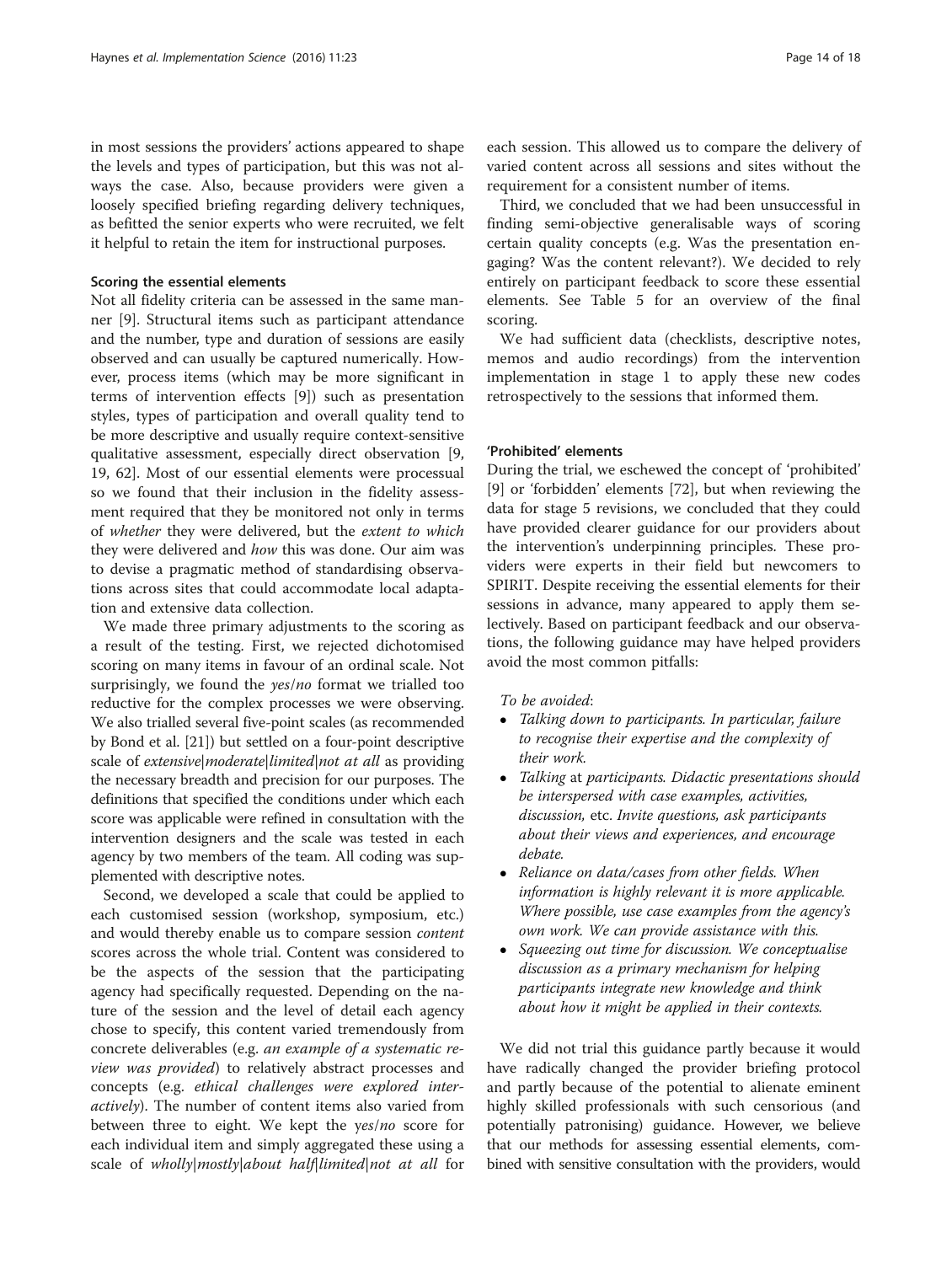glean valuable information about the appropriateness and utility of such an approach. Although this paper concentrates on critiquing and revising essential elements in situ as a means of improving validity in novel contextualised trials, where threats to validity can be identified in advance they should be addressed before the intervention is underway.

#### **Discussion**

Identifying an intervention's essential elements and monitoring them via fidelity assessment is critical for understanding how the intervention worked or why it did not work. Yet, there is uncertainty about how to do this, particularly for novel contextualised interventions (i.e. interventions that blend theories pragmatically and which are designed to be flexible and at least partially responsive to local conditions) [[8](#page-19-0)–[10, 20](#page-19-0), [55\]](#page-20-0). How do we determine which elements of such interventions are genuinely essential to their effectiveness? And how do we ensure they are valid indicators of the intervention theory [\[6, 12](#page-19-0), [14](#page-19-0)]? When attempting to answer these questions we found little practical guidance in the literature and encountered paradigmatic differences and ambiguous terminology. For example, what we call essential elements [\[10](#page-19-0), [56\]](#page-20-0) are also known as essential functions [[59\]](#page-20-0), essential components [\[12](#page-19-0)], essential ingredients [\[62](#page-20-0)], active ingredients [\[6, 7](#page-19-0), [11](#page-19-0)], critical ingredients [[21\]](#page-19-0), critical components [\[55](#page-20-0)] and core components [\[23](#page-19-0), [36\]](#page-19-0). More importantly, they are not always referring to the same phenomenon and they differ greatly in terms of their relationship to the intervention's theoretical underpinnings. Some refer theoretically to intervention activities [[12\]](#page-19-0), others to theoretical functions [[59](#page-20-0)]; some use the term to include the breadth of fidelity criteria (e.g. intensity and reach) [[20](#page-19-0)], while others limit it to carefully mapped and validated indicators of theory-based models [[73\]](#page-20-0) or recommendations [\[17\]](#page-19-0).

Meanwhile, the perceived value of assessing standardised interventions using universal fidelity criteria is declining. The growth of contextualised interventions mirrors increasing recognition of the complexity of the dynamic real world systems in which they are implemented, and the idiosyncratic and unintended ways that interventions and their context can change one another [[41,](#page-19-0) [49, 59, 74\]](#page-20-0). The need to figure out what fidelity means in such interventions, and to devise methods for identifying and monitoring elements that are genuinely essential, is more pressing than ever.

In this paper, we describe a novel exploratory incremental test-and-refine process devised to strengthen the validity of a contextualised intervention's essential elements. This pragmatic approach enabled us to collect fidelity data throughout the trial (despite uncertainty about what the intervention would look like when

implemented in each setting), while also assessing how well the intervention's real world delivery aligned with the theoretical principles that underpinned its design. The literature provides advice for articulating factual, precise and targeted fidelity criteria prior to the intervention e.g. [[21\]](#page-19-0) but to ensure our essential elements were valid we needed to attend to the interplay of the intervention theory and design with the intervention settings, providers and participants. This was best done empirically in the context of the trial.

Although we monitored implementation fidelity, our methods focused on understanding the intervention's theoretical fidelity because, as Hawe argues, 'Fidelity resides in the theory of the change process, rather than in any particular technology, component, or delivery channel per se. Thus, the role and meaning behind a particular component, rather than its face value, are what matter' ([\[75](#page-20-0)]: 313).

Identifying the appropriate level of specificity was a critical aspect of determining the essential elements' validity. Overarchingly, we moved from a tightly specified approach to one that was more loosely defined, better reflecting the intervention's scope for expert providers to shape activities, and for tailoring to individual sites. We knew that session-specific essential elements would need to be distilled into higher order items that covered whole components of the intervention, but testing the functionality and theoretical congruence of a wide variety of provisional essential elements in multiple sessions and sites enabled us to explore a breadth of possibilities about what mattered and why, increase our understanding of which intervention elements genuinely appeared to be essential, and experiment with how best to articulate and score them. One outcome of this was to increase the extent to which participant feedback was used to measure quality indicators. This approach accords with calls in fidelity assessment, and in research and evaluation more broadly, to use loosely specified evaluation methods that support local adaptation and which recognise that change processes in complex systems are unpredictable and are often best assessed by those receiving the intervention [[7, 38](#page-19-0), [58](#page-20-0), [59\]](#page-20-0). While none of the process evaluation data, including the evolving fidelity assessment described in this paper, was fed back into the design or implementation of the intervention during this trial, our approach has potential to contribute formatively to developmental evaluations that shape the intervention during its delivery [[52\]](#page-20-0).

Our fidelity data will be analysed in relation to participants' feedback form ratings for each intervention session. We anticipate that sessions with higher implementation fidelity will receive a higher overall score and more favourable free text responses. It will not be possible to disentangle the implications of fidelity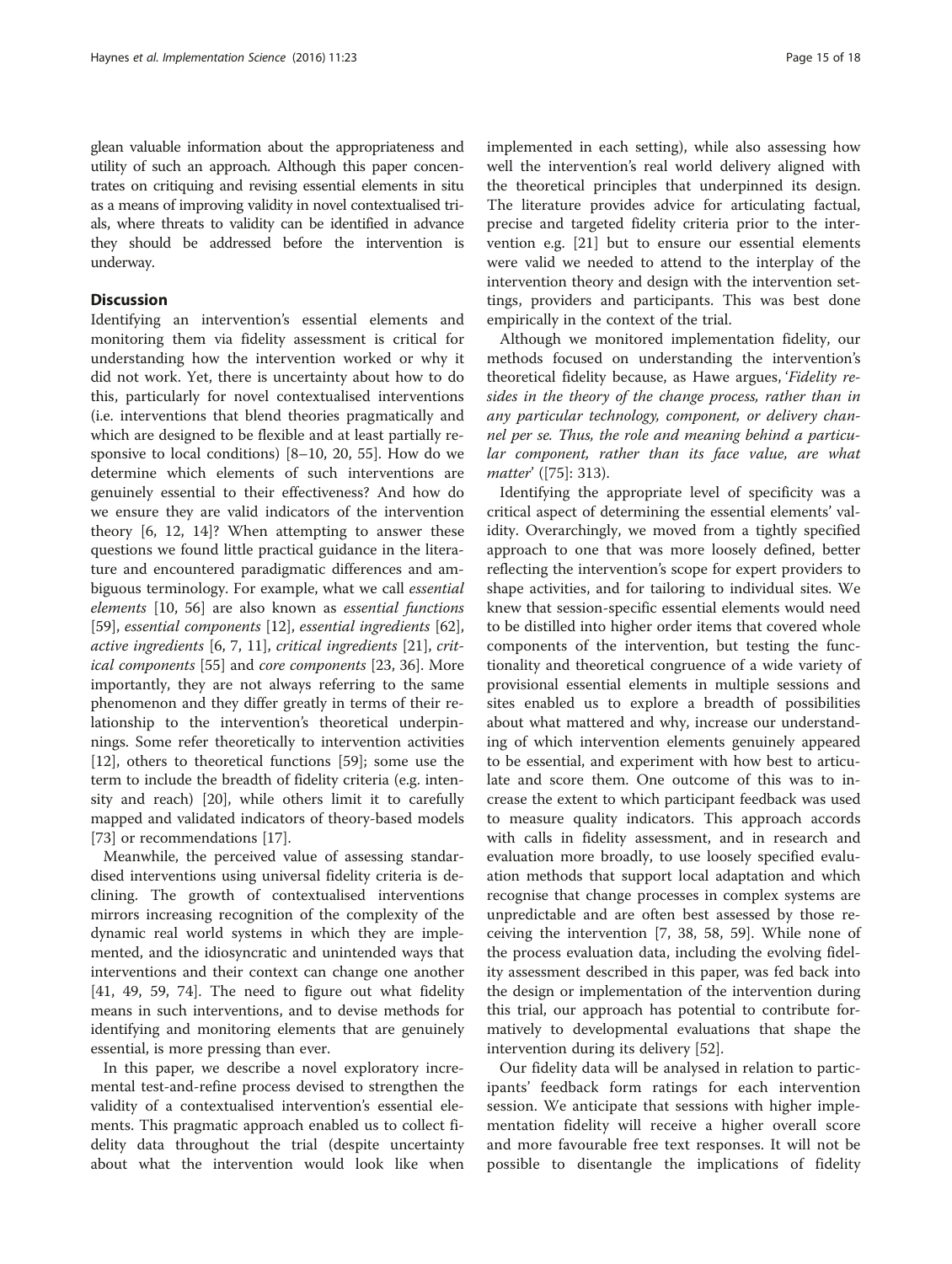<span id="page-18-0"></span>results for individual sessions or components when analysing intervention outcomes as they are thought to function interdependently, but our data will tell us the extent to which the operational and theoretical aspects of the SPIRIT intervention were delivered in each agency. This, in turn, will help us interpret the observed effects of the overall intervention-as-delivered on outcomes.

The use of mixed data collection methods and sources (triangulation), including direct observation and participant feedback, strengthened the rigour of this work [[9](#page-19-0), [19, 21,](#page-19-0) [62](#page-20-0)]. However, the final recursive loop (stages 4 and 5 as described in the '[Methods](#page-8-0)' section) could have been avoided if we had scrutinised all the essential elements with equal emphasis in earlier steps rather than focusing on those with evident problems.

We note that this approach would not be appropriate for all interventions. Given that the modifications mostly either collapsed essential elements or articulated them at a less granular level, we were able to use the data gathered during earlier phases of implementation to apply the modified elements and codes to the sessions that informed them. However, where essential elements are revised to become more granular (as might be the case in standardised programs where highly specified techniques are being honed), our records would not have contained sufficient detail with which to apply codes retrospectively.

There are other limitations. Our lack of independence as members of the wider study team may have affected our ability to observe the intervention implementation dispassionately and, as is always the case, our theoretical and disciplinary allegiances may have skewed what we noticed and how we assessed it. Lastly, what we observed was situational: shaped by the complex interaction between the intervention theory and structure, delivery by multiple providers, diverse participants and distinct organisational contexts, all at particular time points. So, while we believe we have identified elements that are at the heart of the intervention theory, we cannot claim that they will necessarily have equal functionality and validity in all settings and circumstances, particularly where they are expressed with greater specificity [[65](#page-20-0), [68\]](#page-20-0). We have, however, honed a list of essential elements that appear to be valid in the context of this trial, and which may provide a starting point for others for interventions similar to SPIRIT.

#### Conclusion

This paper describes the difficulties in identifying the essential elements of a contextualised intervention (i.e. an intervention that is informed by composite social and psychological theories and which incorporates standardised and flexible components in order to maximise effectiveness in complex settings). A worked example of an approach for critiquing the validity of essential elements is provided, including a demonstration of how they can be refined during a trial without compromising the fidelity assessment. This process takes intervention evaluators closer to making theoretically and contextually sensitive decisions upon which to base fidelity assessments in trials of contextualised interventions.

#### Additional file

[Additional file 1:](dx.doi.org/10.1186/s13012-016-0378-6) Example of how essential elements changed during SPRIT. (DOCX 30 kb)

#### Competing interests

SPIRIT is funded as part of the Centre for Informing Policy in Health with Evidence from Research (CIPHER), an Australian National Health and Medical Research Council Centre for Research Excellence (APP1001436) and administered by the Sax Institute. The Sax Institute receives a grant from the NSW Ministry of Health. The Australasian Cochrane Centre is funded by the Australian Government through the National Health and Medical Research Council (NHMRC). AH is supported by an NHMRC Public Health and Health Services Postgraduate Research Scholarship (1093096).

#### Authors' contributions

AH led the design and conduct of the fidelity assessment and drafted the manuscript. SB and GG contributed to the design and ongoing oversight of this work as part of the SPIRIT process evaluation. AW supervised this work. SR and the CIPHER team investigators conceived of the SPIRIT study. PB helped draft the manuscript. All named authors contributed substantially to and approved the final manuscript.

#### Acknowledgements

We wish to thank the people and organisations participating in SPIRIT. SPIRIT is being conducted by the CIPHER Centre for Research Excellence. CIPHER is a joint project of the Sax Institute; Australasian Cochrane Centre, Monash University; University of Newcastle; University of New South Wales; Research Unit for Research Utilisation, University of St Andrews and University of Edinburgh; Australian National University; and University of South Australia. Thanks also to the members of the CIPHER team who provided valued support and feedback during the SPIRIT process evaluation, particularly: Stacy Carter, Denise O'Connor, Carmen Huckel Schneider and Tari Turner. Lastly, thanks to the reviewers whose comments improved our manuscript.

#### Author details

<sup>1</sup>Sax Institute, Level 13 Building 10, 235 Jones Street, Ultimo, NSW 2007 Australia. <sup>2</sup>School of Public Health, University of Sydney, Edward Ford Building (A27), Fisher Road, Sydney, NSW 2006, Australia. <sup>3</sup>Australasian Cochrane Centre, School of Public Health and Preventive Medicine, Monash University, The Alfred Centre, 99 Commercial Road, Melbourne, VIC 3004, Australia. <sup>4</sup>School of Medicine, University of Notre Dame, 160 Oxford Street, Darlinghurst, NSW 2010, Australia. <sup>5</sup> Faculty of Health Sciences, University of Sydney, 75 East Street, Lidcombe, NSW 2141, Australia. <sup>6</sup>Centre for Medical Psychology and Evidence-based Decision-making, Level 6, Chris O'Brien Lifehouse (C39Z), University of Sydney, Sydney, NSW 2006, Australia.

#### Received: 22 July 2015 Accepted: 29 January 2016 Published online: 24 February 2016

#### References

1. Grimshaw JM, Zwarenstein M, Tetroe JM, Godin G, Graham ID, Lemyre L, et al. Looking inside the black box: a theory-based process evaluation alongside a randomised controlled trial of printed educational materials (the Ontario printed educational message, OPEM) to improve referral and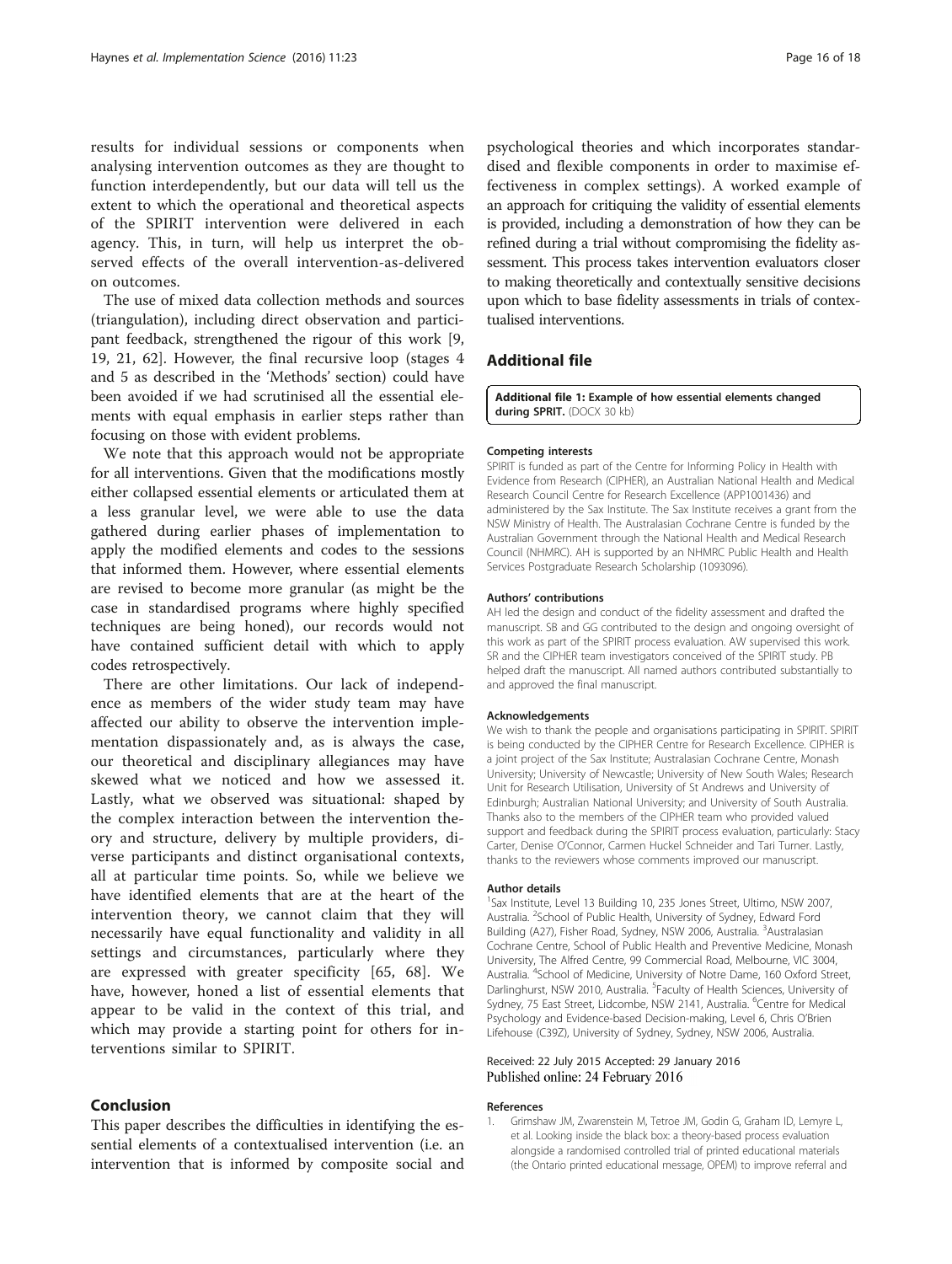<span id="page-19-0"></span>prescribing practices in primary care in Ontario, Canada. Implement Sci. 2007;2(1):38.

- 2. Harachi TW, Abbott RD, Catalano RF, Haggerty KP, Fleming CB. Opening the black box: Using process evaluation measures to assess implementation and theory building. Am J Commun Psychol. 1999; 27(5):711–31.
- 3. Wilson DK, Griffin S, Saunders RP, Kitzman-Ulrich H, Meyers DC, Mansard L. Using process evaluation for program improvement in dose, fidelity and reach: the ACT trial experience. Int J Behav Nutr Phy. 2009;6(1):79.
- 4. Moore GF, Audrey S, Barker M, Bond L, Bonell C, Hardeman W, et al. Process evaluation of complex interventions: Medical Research Council guidance. A report prepared on behalf of the MRC Population Health Science Research Network. London: Institute of Education; 2015.
- 5. Breitenstein S, Robbins L, Cowell JM. Attention to fidelity: Why is it important? J Sch Nurs. 2012;28(6):407–8. doi:10.1186/1748-5908-1-1.
- Bellg AJ, Borrelli B, Resnick B, Hecht J, Minicucci DS, Ory M, et al. Enhancing treatment fidelity in health behavior change studies: Best practices and recommendations from the NIH Behavior Change Consortium. Health Psychol. 2004;23(5):443–51. doi:10.1037/0278-6133.23.5.443.
- 7. Whyte J, Hart T. It's more than a black box; it's a Russian doll: Defining rehabilitation treatments. Am J Phys Med Rehab. 2003;82(8):639–52.
- 8. Galbraith JS, Herbst JH, Whittier DK, Jones PL, Smith BD, Uhl G, et al. Taxonomy for strengthening the identification of core elements for evidence-based behavioral interventions for HIV/AIDS prevention. Health Educ Res. 2011;26(5):872–85. doi:10.1093/her/cyr030.
- 9. Mowbray CT, Holter MC, Teague GB, Bybee D. Fidelity criteria: Development, measurement, and validation. Am J Eval. 2003;24(3):315–40.
- 10. Dusenbury L, Brannigan R, Falco M, Hansen WB. A review of research on fidelity of implementation: implications for drug abuse prevention in school settings. Health Educ Res. 2003;18(2):237–56. doi:10.1093/her/18.2.237.
- 11. O'Connor C, Small SA, Cooney SM. Program fidelity and adaptation: Meeting local needs without compromising program effectiveness. What works, Wisconsin - Research to practice series. 2007;4.
- 12. Carroll C, Patterson M, Wood S, Booth A, Rick J, Balain S. A conceptual framework for implementation fidelity. Implement Sci. 2007;2(40). doi:4010.1186/1748-5908-2-40.
- 13. Hasson H. Systematic evaluation of implementation fidelity of complex interventions in health and social care. Implement Sci. 2010;5. doi:10.1186/ 1748-5908-5-67.
- 14. Hulscher MEJL, Laurant MGH, Grol RPTM. Process evaluation on quality improvement interventions. Qual Saf Health Care. 2003;12(1):40–6. doi:10. 1136/qhc.12.1.40.
- 15. Mars T, Ellard D, Carnes D, Homer K, Underwood M, Taylor SJC. Fidelity in complex behaviour change interventions: a standardised approach to evaluate intervention integrity. BMJ Open. 2013;3(11). doi:10.1136/bmjopen-2013-003555.
- 16. Weiss CH. Theory based evaluation: Past, present, and future. New Directions for Evaluation. 1997;1997(76):41–55.
- 17. Rovniak LS, Hovell MF, Wojcik JR, Winett RA, Martinez-Donate AP. Enhancing theoretical fidelity: An email–based walking program demonstration. Am J Health Promot. 2005;20(2):85–95.
- 18. Saunders RP, Evans MH, Joshi P. Developing a process-evaluation plan for assessing health promotion program implementation: a how-to guide. Health Promot Pract. 2005;6(2):134–47.
- 19. Vartuli S, Rohs J. Assurance of outcome evaluation: Curriculum fidelity. J Res Child Educ. 2009;23(4):502–12.
- 20. Blase K, Fixsen D. Core intervention components: Identifying and operationalizing what makes programs work. Washington: US Department of Health and Human Services; 2013.
- 21. Bond GR, Williams J, Evans L, Salyers MP, Kim H-W, Sharpe H, et al. Psychiatric rehabilitation fidelity toolkit. Evaluation Center, Human Services Research Institute and U.S. Cambridge: Department of Health and Human Services; 2000.
- 22. Cherney A, Head B. Evidence-based policy and practice key challenges for improvement. Aust J Soc Issues. 2010;45(4):509–26.
- 23. Michie S, Fixsen D, Grimshaw JM, Eccles MP. Specifying and reporting complex behaviour change interventions: the need for a scientific method. Implement Sci. 2009;4(40).
- 24. Backer TE. Implementation of evidence-based interventions: Key research issues. A presentation prepared for national implementation research network meeting. Northridge: Human Interaction Research Institute, California State University; 2005.
- 25. O'Donnell CL. Defining, conceptualizing, and measuring fidelity of implementation and its relationship to outcomes in K–12 curriculum intervention research. Rev Educ Res. 2008;78(1):33–84.
- 26. Durlak JA, DuPre EP. Implementation matters: A review of research on the influence of implementation on program outcomes and the factors affecting implementation. Am J Community Psychol. 2008; 41(3–4):327–50.
- 27. Castro FG, Barrera Jr M, Martinez Jr CR. The cultural adaptation of prevention interventions: Resolving tensions between fidelity and fit. Prev Sci. 2004;5(1):41–5.
- 28. Beck C, McSweeney JC, Richards KC, Roberson PK, Tsai P-F, Souder E. Challenges in Tailored Intervention Research. Nurs Outlook. 2010;58(2):104–10. doi:10.1016/j.outlook.2009.10.004.
- 29. Michie S, Richardson M, Johnston M, Abraham C, Francis J, Hardeman W, et al. The behavior change technique taxonomy (v1) of 93 hierarchically clustered techniques: Building an international consensus for the reporting of behavior change interventions. Ann Behav Med. 2013;46(1):81–95. doi:10.1007/s12160-013-9486-6.
- 30. Francis JJ, O'Connor D, Curran J. Theories of behaviour change synthesised into a set of theoretical groupings: introducing a thematic series on the theoretical domains framework. Implement Sci. 2012;7:35. doi:10.1186/1748- 5908-7-35.
- 31. Egan M, Bambra C, Petticrew M, Whitehead M. Reviewing evidence on complex social interventions: appraising implementation in systematic reviews of the health effects of organisational-level workplace interventions. J Epidemiol Community Health. 2009;63(1):4–11.
- 32. Michie S, van Stralen MM, West R. The behaviour change wheel: a new method for characterising and designing behaviour change interventions. Implement Sci. 2011;6(1):42.
- 33. Hawe P, Shiell A, Riley T. Theorising interventions as events in systems. Am J Commun Psychol. 2009;43(3–4):267–76. doi:10.1007/s10464-009-9229-9.
- 34. Preskill H, Gopal S, Mack K, Cook J. Evaluating Complexity: Propositions for Improving Practice: FSG www.fsg.org2014 Nov.
- 35. Pérez D, Lefèvre P, Castro M, Sánchez L, Toledo ME, Vanlerberghe V, et al. Process-oriented fidelity research assists in evaluation, adjustment and scaling-up of community-based interventions. Health Policy Plann. 2011;26(5):413–22.
- 36. Hasson H, Blomberg S, Dunér A. Fidelity and moderating factors in complex interventions: a case study of a continuum of care program for frail elderly people in health and social care. Implement Sci. 2012;7(1).
- 37. Zwarenstein M, Treweek S, Gagnier JJ, Altman DG, Tunis S, Haynes B et al. Improving the reporting of pragmatic trials: an extension of the CONSORT statement. BMJ. 2008:a2390. doi:10.1136/bmj.a2390.
- 38. Moore G, Audrey S, Barker M, Bond L, Bonell C, Cooper C, et al. Process evaluation in complex public health intervention studies: the need for guidance. J Epidemiol Commun H. 2014;68(2):101–2. doi:10.1136/jech-2013- 202869.
- 39. Glasgow RE. Key Evaluation Issues in Facilitating Translation of Research to Practice and Policy. In: Williams B, Sankar M, editors. Evaluation South Asia. Kathmandu: UNICEF Regional Office for South Asia; 2008. p. 15–24.
- 40. Cohn S, Clinch M, Bunn C, Stronge P. Entangled complexity: why complex interventions are just not complicated enough. J Health Serv Res Policy. 2013;18(1):40–3.
- 41. Shiell A, Hawe P, Gold L. Complex interventions or complex systems? Implications for health economic evaluation. Br Med J. 2008;336(7656):1281– 3. doi:10.1136/bmj.39569.510521.AD.
- 42. Hoddinott P, Britten J, Pill R. Why do interventions work in some places and not others: A breastfeeding support group trial. Soc Sci Med. 2010;70(5): 769–78. doi:10.1016/j.socscimed.2009.10.067.
- 43. Rycroft-Malone J, Wilkinson JE, Burton CR, Andrews G, Ariss S, Baker R, et al. Implementing health research through academic and clinical partnerships: a realistic evaluation of the Collaborations for Leadership in Applied Health Research and Care (CLAHRC). Implement Sci. 2011; 6:74. doi:10.1186/1748-5908-6-74.
- 44. Lanham HJ, Leykum LK, Taylor BS, McCannon CJ, Lindberg C, Lester RT. How complexity science can inform scale-up and spread in health care: Understanding the role of self-organization in variation across local contexts. Soc Sci Med. 2013;93:194–202. doi:10.1016/j.socscimed.2012.05.040.
- 45. Leykum LK, Pugh JA, Lanham HJ, Harmon J, McDaniel Jr RR. Implementation research design: integrating participatory action research into randomized controlled trials. Implement Sci. 2009;4:69.